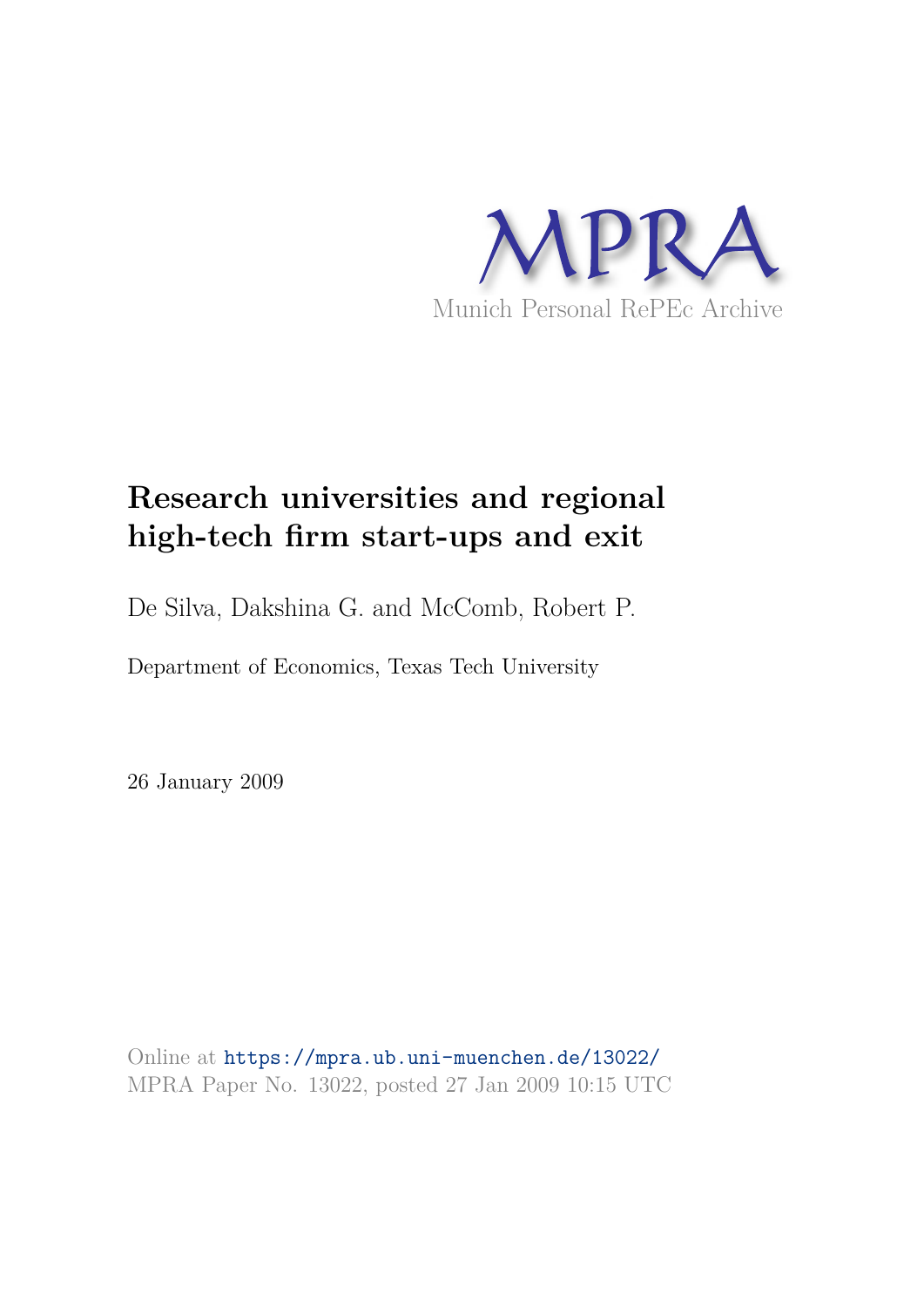# Research Universities and Regional High-Tech Firm Start-ups and Exit

Dakshina G. De Silva and Robert P. McComb<sup>\*a</sup> January 26, 2009

#### Abstract:

If localized knowledge spillovers are present in the university setting, higher rates of both start-ups and/or survival than in the broader economy would be observed in areas that are geographically proximate to the university. Using a fully-disclosed Quarterly Census of Employment and Wages for Texas for the years 1999:3-2006:2, this paper analyzes start-ups and exit rates for high-tech firms in Texas. We find that there is evidence that the presence of a research institution will affect the likelihood of technology start-ups. However, results suggest that geographic proximity to knowledge centers does not reduce hazard rates.

Key Words: Entry and Survival, R & D, Regional, Urban, and Rural Analyses.

JEL Classifications: R12, R53, O18

<sup>\*</sup> Department of Economics, Texas Tech University, Lubbock, TX 79032.

a Corresponding author: Email: robert.mccomb@ttu.edu, Tele: (806) 742 2466-240, Fax (806) 742 1134.

We would like to thank Hojin Jung and Anita Schiller for their skillful research assistance and Texas Workforce Commission for providing the data. We are also indebted to two anonymous referees, Georgia Kosmopoulou, and IIOC 2007 Conference participants for valuable comments and suggestions.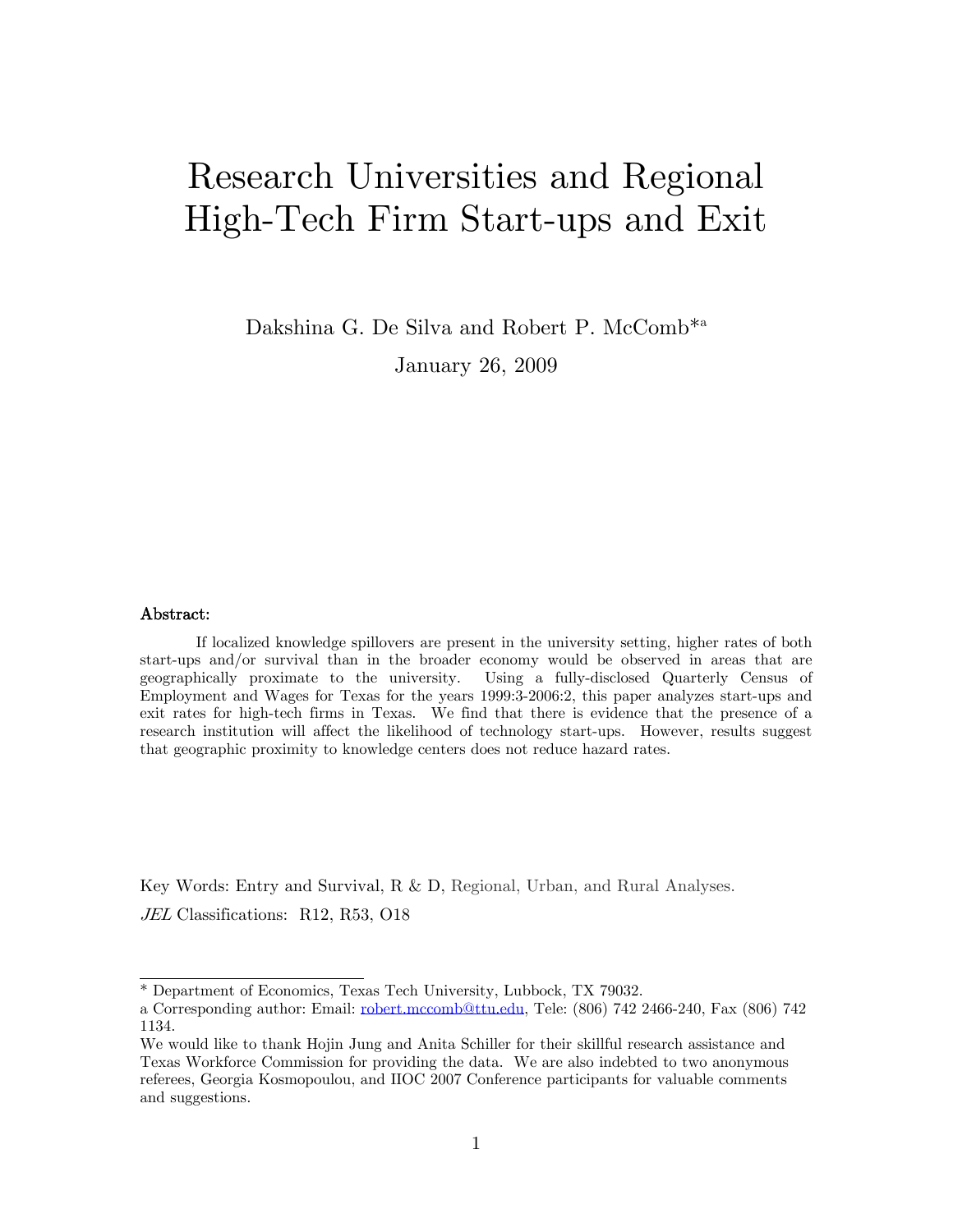#### I. INTRODUCTION

During the decade of the 1990s, a significant level of firm start-up activity was observed in the newly emerging high-technology industries. This activity tended to be concentrated in relatively few locations such as Silicon Valley in California, the Route 128 corridor in Boston, and the I-35 corridor in Texas. Since the regional employment dynamism and relatively high incomes associated with these new technology firms were widely coveted by regional policy makers, regional economic development interests focused on initiating or attracting high-tech industrial "clusters" by looking to exploit the presence of correlates.<sup>i</sup> Chief among these correlates has been the presence of a research university or institution, or a broader research complex.

 In this paper, we seek to estimate the effect of federally-funded R&D in universities and related research complexes in Texas on the likelihood of high-technology firm entry and survival. By restricting the analysis to Texas, we control for statespecific conditions across counties that influence the variables of interest and gain fully disclosed access to a highly detailed industry data set at the 6-digit level of the North American Industrial Classification System (NAICS).

 Previous researchers have considered the question of the effect of university research on the regional economy. We are, however, unaware of any previously published paper that analyzes hazard rates of firms in terms of geographic proximity to knowledge generators.

As Nelson (1986), Jaffe (1989), Acs et al (1992, 1994), Acs et al (2002) and Fischer and Varga (2003) point out, it is quite plausible that the presence of a research university can make locally specific contributions to the level of commercial innovation in its region.<sup>ii</sup> The university provides geographically specific access to resources such as libraries, faculty, and a ready pool of graduates at all levels. Research universities and institutions conduct basic research, i.e., create knowledge, with the purpose of diffusing the knowledge they create. New knowledge that spills over most readily into the locality should result in localized private sector innovation. Moreover, universities increasingly seek means by which to facilitate faculty start-ups and to enhance access to university resources to support regional entrepreneurs.<sup>iii</sup> While universities can be sources of direct spin-offs in the form of start-ups, this impact seems to be moderate and relatively recent. The Association of University Technology Managers reports that 462 new hightechnology companies based on academic discovery were formed in 2004 by 191 institutions, up  $23.5\%$  from  $2003.^{\rm iv}$  This only represents an average of somewhat more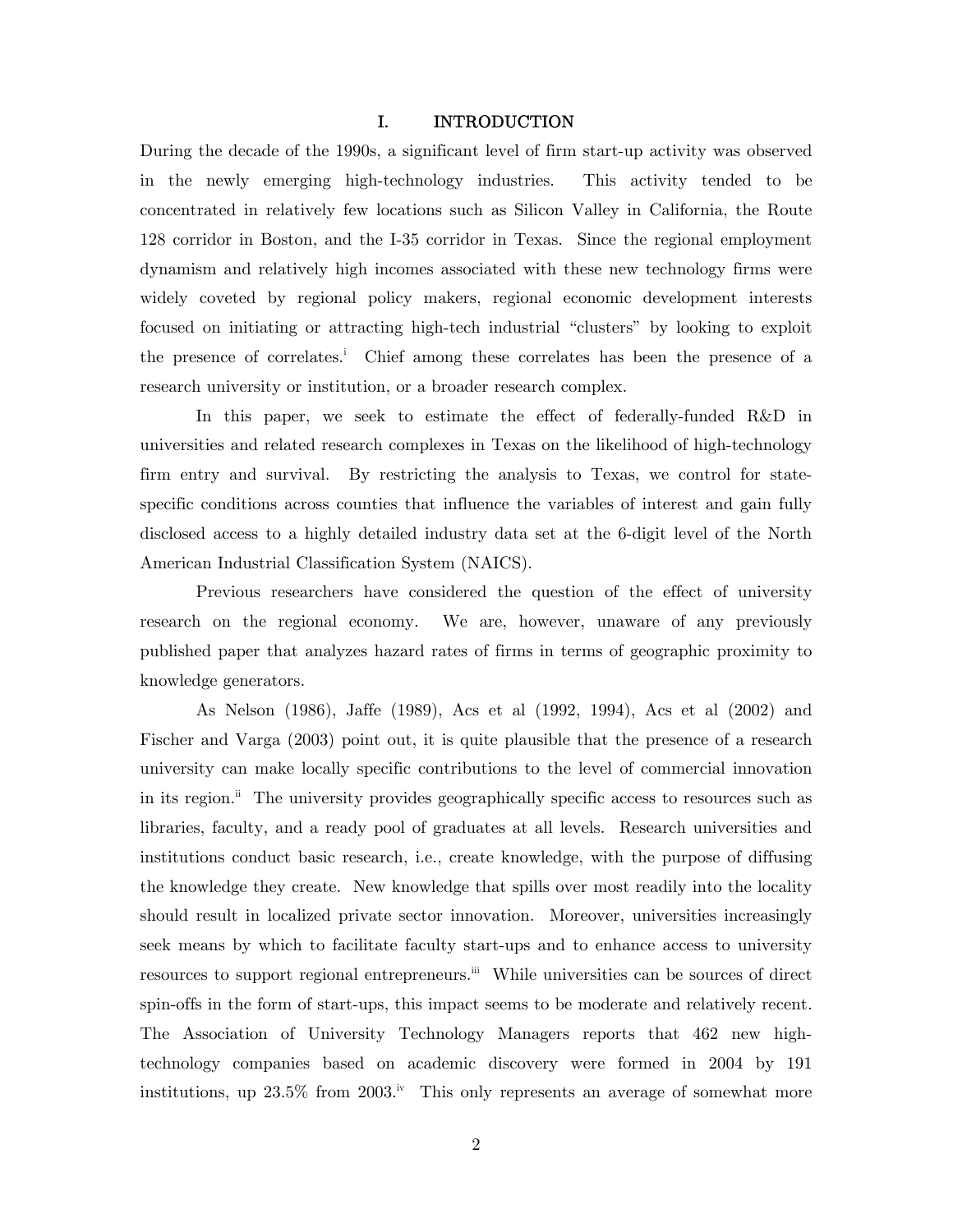than two start-ups per institution. In Texas alone in 2004, there were 787 start-ups in the high-technology activities.

If there is a geographic component to diffusion of knowledge, rapid innovation of new knowledge will enhance the economic value of geographic proximity to the knowledge production location. Moreover, given the publicly funded nature of university research, spillovers may be relatively more available from universities than private sector firms conducting similar R&D. Jaffe (1989) and Jaffe et al (1993) find evidence of localized knowledge spillovers from universities. In particular, they find that the presence of a university positively affects the local or regional level of patent activity. Anselin et al (2000) find evidence that university spillovers are specific to certain industries. For example, their results suggest the strong presence of spillovers in the case of electronics but not in drugs and pharmaceuticals (at the 2-digit SIC level). Mansfield (1995) also finds evidence that the level of university R&D expenditures and quality of relevant faculty are important to industrial innovation in technology industries (at the statewide-level). He also recognizes the importance of the nearby presence of other firms in the same industry.

Zucker et al (1998) stress the importance of basic research and the growth and location of human capital to the location of biotech start-ups. They place an emphasis on the location of highly productive university faculty in the life sciences. Looking at data for 183 functional economic areas (defined by the BEA) for the period 1976-89, they find that the number of both highly productive faculty and top-quality research institutions had a positive and significant effect on the geographical distribution of the stock of bio-tech firms in 1990. They also find that the number of faculty "stars" had a positive, but diminishing effect on the number of bio-tech start-ups over the period. They underscore the importance of start-ups to the growth and geographical distribution of the biotech sector. As they note, the biotech industry went from being practically non-existent in 1975 to over 700 firms by 1990. In a similar way, the rapid pace of innovation in the new high-technology activities that emerged in the 1990s appears to have been expressed in high rates of start-ups and exits.

While we might posit that the presence of local spillover effects from university research should contribute to higher levels of technology start-up activity and lower rates of exit in more proximate geographic regions, we can not necessarily disallow other possibilities for the localized influence of the universities and research centers. It may be that the presence of a large university is a driver for the social and cultural climate that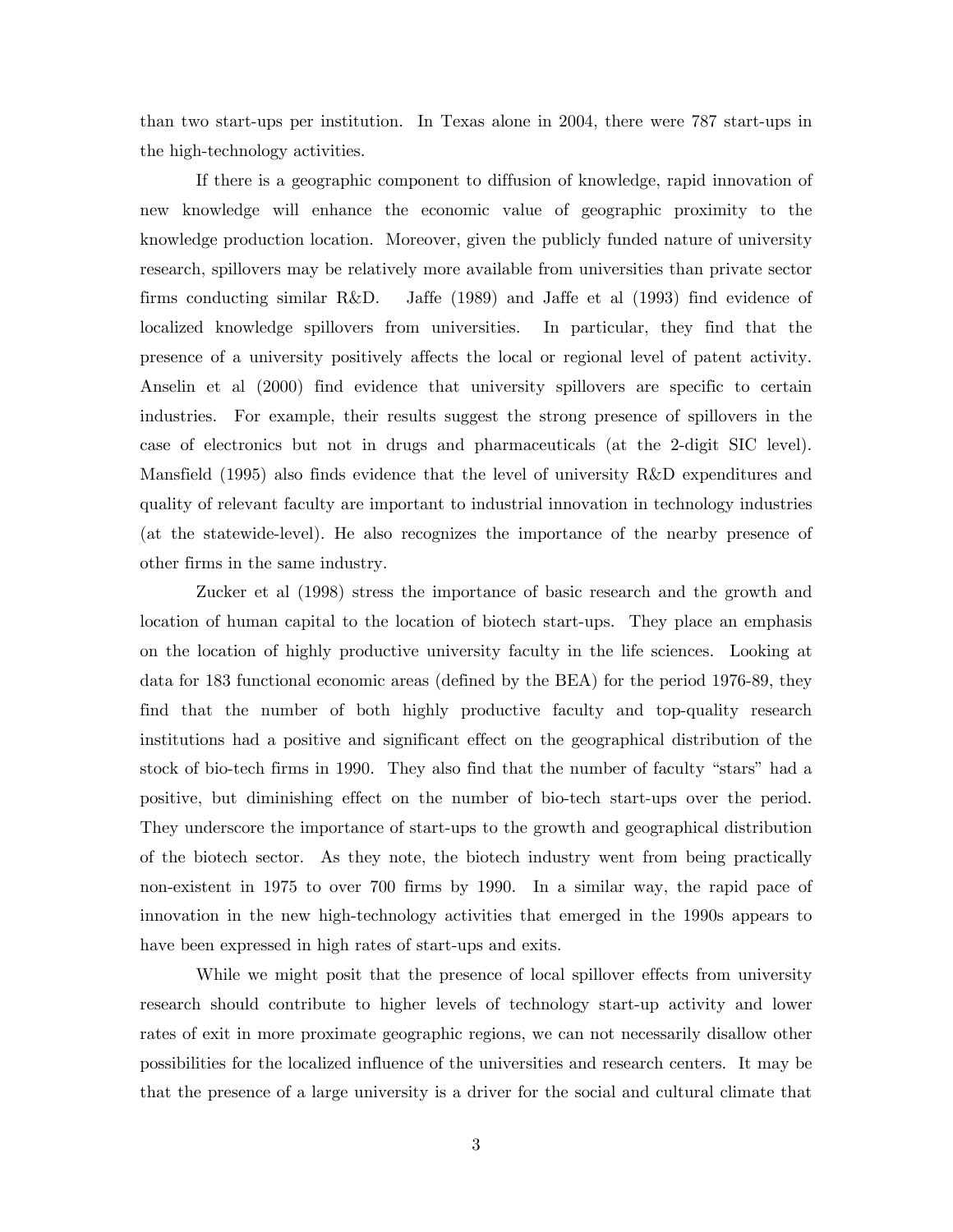creative individuals require. In such a case, it is not just the technical knowledge that is created and locally diffused by the university, but also the aura of the university that matters in the attraction or retention of creative technology entrepreneurs. More generally, the higher the quality of the social, recreational, and cultural environment, the more attractive the area should be to entrepreneurs surveying locales in which to start their firm.

By the same token, we cannot eliminate the possibility that the relationship between the size of the research institution and the quality of the pool of recently trained individuals is positive. If these graduates are seeking a means to earn a living within their alma mater's community, then perhaps better trained graduates are better prepared to initiate a start-up. But this represents an additional channel for localized knowledge spillover.

Although the presence of university research activities may be a necessary condition for the presence of a significant cluster of high-tech private sector activity, it clearly is not sufficient. Examples of relatively undeveloped regional economies that host notable research universities are not difficult to find. Indeed, while much of the research to date has found a positive effect of university R&D on growth of high-technology industrial activity, the estimated effect is generally rather modest. There clearly are other important determinants.

In an approach similar to our paper, Woodward, Figueredo, and Guimarães (2006) consider the effect of university R&D in science and engineering on the appearance of new high tech establishments across all contiguous counties in the U.S. from 1997 through 2000. Using Census data at the 3-digit SIC level to identify high tech entrants, they analyzed a set of 31 "R&D intensive" industries. Controlling for factor costs, urbanization and localization economies, and cultural and natural amenities, they find a significant effect of university R&D on the probability of a firm locating within close proximity of the research university. However, the effect is slight. They conclude that a \$1 million increase in university R&D increases the probability of a new establishment by less than 0.1 per cent.

 Abramovsky, Harrison, and Simpson (2007) investigate the effect of university R&D on the location choices of R&D-performing firms in Great Britain across 111 postal zones. Using a quality index for university research departments, the authors construct a weighted-average index for all universities and aggregate measures of the departmental-level research quality in ten research fields in each of the regions. Looking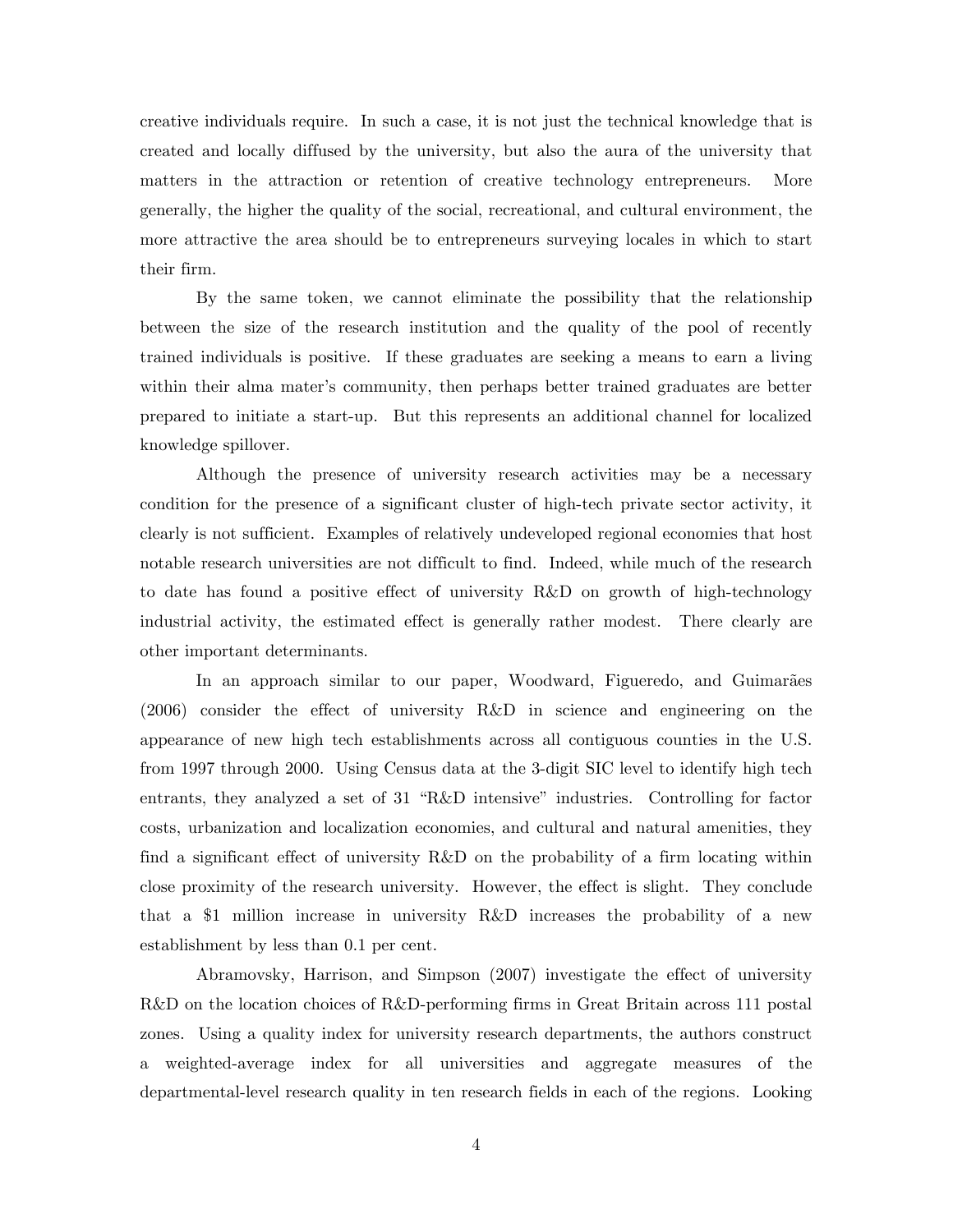at the geographic distribution of both existing establishments and the number of new entrants of R&D-performing firms over the period 2001-2003 for six product groups, the authors find little empirical support for the proposition that the number or quality of research universities had a positive effect on the location choices of R&D-performing firms. Oddly enough, where the universities appear to have some relevance to location decisions, they are lower tier, not top tier, research institutions. Agglomeration effects, industry-specific localization economies and workforce educational characteristics appear to play important roles.

The results of our analysis suggest there is persuasive evidence that the presence of a research institution and the size of its research enterprise affect the probabilities of technology start-ups in Texas counties. On the other hand, there is little support for the hypothesis that geographic proximity to knowledge centers reduces hazard rates. This latter finding runs counter to the proposition that localized knowledge spillovers are present. Section II describes the data set. Section III reports the results of the empirical analysis; and Section IV summarizes the main findings of the study.

#### II. DATA

We obtained firm-level data for Texas from the Quarterly Census of Employment and Wages (QCEW) from the Texas Workforce Commission. This data set provides firm-specific monthly employment and quarterly total wages reported by establishment as required under the Texas unemployment insurance program. Each record includes the specific location (address) of the establishment, business start-up date (the date on which UI liability begins), and the relevant six-digit NAICS code. Furthermore, separate establishments (branches or franchises) of the same firm are separately identified and reported in separate records. This panel data set is comprised of quarterly observations for each firm from Q3:1999 through Q2:2006. Each record includes each firm's unique Employer Identification Number (EIN). It should be pointed out that the authors obtained these data under an agreement of confidentiality and disclosure of the actual data is subject to certain restrictions.

The focus of this analysis is on the technology or knowledge-intensive industries. Definition of the technology sector is relatively easy in the abstract, but difficult in reality. There are industries that commercialize new or adapted technologies and industries that are relatively more dependent on applications of technology to remain competitive. This paper adopts the definition of technology industries as developed by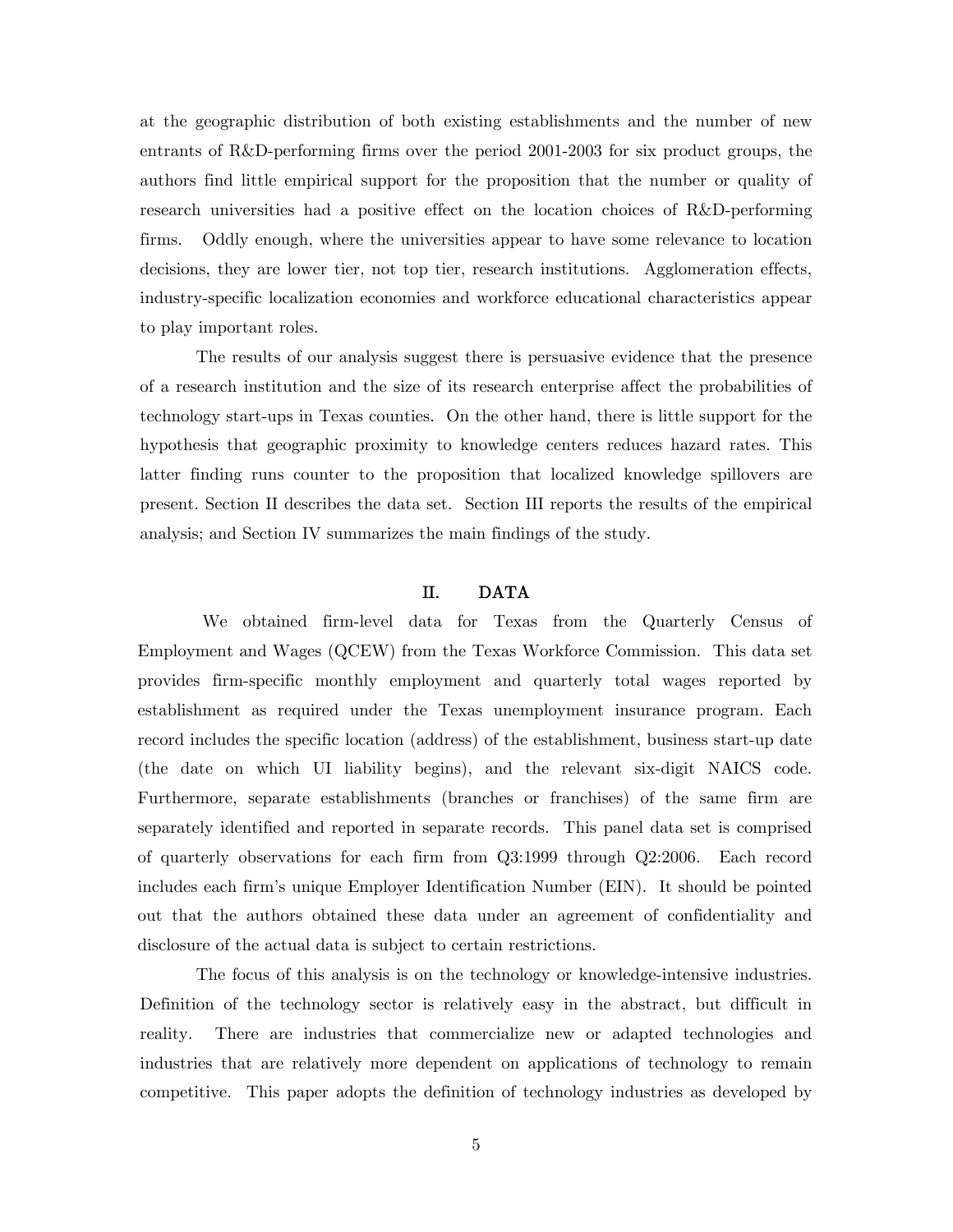Paytas and Berglund (2004). Their classification identifies technology employing industries as those industries in which employment in technology occupations is at least 3 times the national average.<sup>vii</sup> Primary technology generating industries are defined as those industries in which R&D expenditures per employee and the proportion of scientists and engineers in the workforce exceed the national average. Secondary technology generating industries are those that only meet one of the two criteria.

 While BLS occupational data are only aggregated at the 4 and 5-digit NAICS, Paytas and Bergland translate these into 4 and 6-digit NAICS industry classes. This yields a list of primary and secondary technology generators, and a list of technology employers at 6-digit NAICS codes. We use these NAICS-6 codes to identify technology firms. In our data set, we have more than 17,000 technology firms and 900,000 total observations. From these, we identify the numbers of start-ups, incumbents, and exits (by NAICS code) for a given county for a given fiscal year. Figure 1 illustrates the concentration of these high-tech start-ups in the metropolitan areas of Texas along Interstate 35. One can also note a sprinkling of high-tech firms across the less urban areas of the state.

#### Figure 1 about here

 Using the QCEW, annual county employment in each 6-digit NAICS code is computed as the average monthly employment level for the year. The year is defined as the four consecutive quarters beginning with the third quarter in each calendar year. To arrive at annual average income for each industry, we compute total average income within each 2 digit NAICS for the year.<sup>viii</sup> While it would be ideal to have a narrower definition of industry for purposes of average income, it is not practical since many counties have no employment, and thus no income, at the more detailed industry level. Working at the NAICS-2 provides a non-zero datum on factor cost for each county for every industry.

 We are interested in the likelihoods of start-ups and firm survival given geographic proximity to knowledge centers. Hence, the number of start-ups and exits by NAICS code for a given county for a given year are the units of observation. There are only fifty industries being tracked. Four high-tech industries at 6-digit NAICS were omitted since there were no start-ups over the period of this analysis (see Table A1). We have then 76,200 observations over the six years  $1999:3-2005:2.^{\text{ix}}$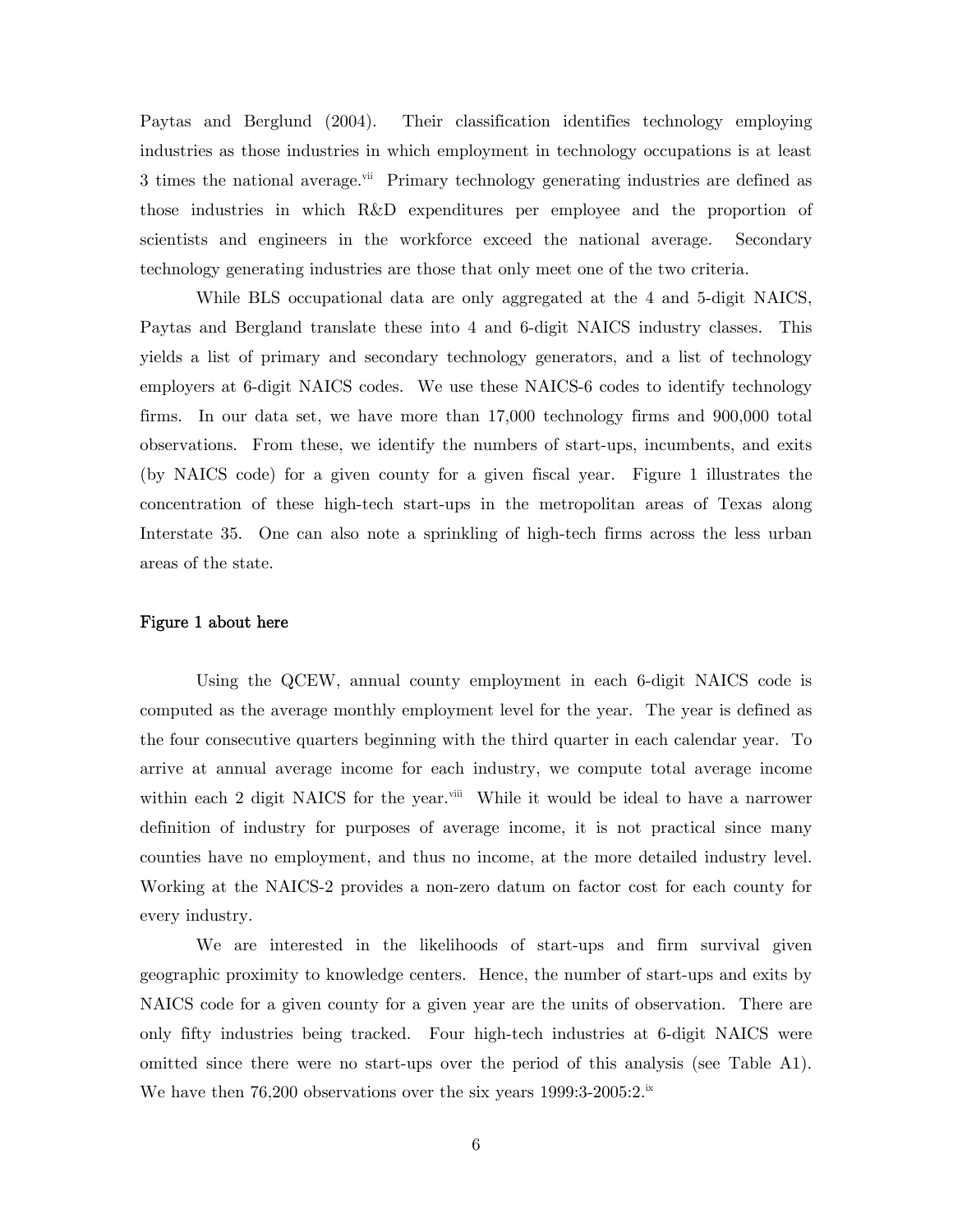The appearance of a new EIN is used to define market entry and disappearance of the EIN is treated as an exit during any given period. Exits, in this context, may not signal business failure since the initial objective of many technology entrepreneurs (and their venture capitalist backers) is to build a firm with the intent of selling the firm within a one to three year time frame to a larger, incumbent firm. In some cases, this sale will result in the disappearance of the original firm from the data set if the firm is merged into another establishment, re-launched as a new firm, or relocated outside the county. While this may complicate the analysis of the effect of university R&D on firm failure rates, there is no reason to suspect a priori that the proportions of firms that either fail or sell should vary systematically, *ceteris paribus*, by geography. Therefore, we assume that the variability across counties of firm failures is directly proportional to the variability of firm exits from the data set. This method to identify exits has been used elsewhere in the economics literature. For example, Baldwin and Gorecki (1991), Dunne et al, (1988, 1989a, 1989b, 2005) used this definition of exit in their analyses of firm entry and exit.

#### Table 1 about here

 Table 1 provides basic summary statistics for start-ups and incumbents. On average, for a given six digit NAICS code, there are about .7 incumbents and .07 new firms per county per year. When considering the number of exits, on average, there are about .11 exits by incumbent firms per county per year and .063 by start-ups. There were no start-ups or incumbents in many counties during the period of this study. Looking only at counties in which high-tech firms are located, incumbents have on average about 10 more employees per month than start-ups. Also, monthly income for start-ups and incumbents differs significantly. Start-ups pay about \$300 per month less than established firms. For MSA counties, the average number of incumbents is 2.1 and the average number of start-ups is .2. In the case of knowledge center counties, the average numbers of incumbents and start-ups are 12.1 and 1.2, respectively. Nevertheless, in both the MSA and knowledge center counties, the differences in numbers of employees and wages between start-ups and incumbents are similar to what we observe for all counties. $^x$ 

We proxy the level of research activity within the knowledge centers by using total federal research awards by federal fiscal year to Texas universities and research institutions for science and engineering R&D. This represents the magnitude of potential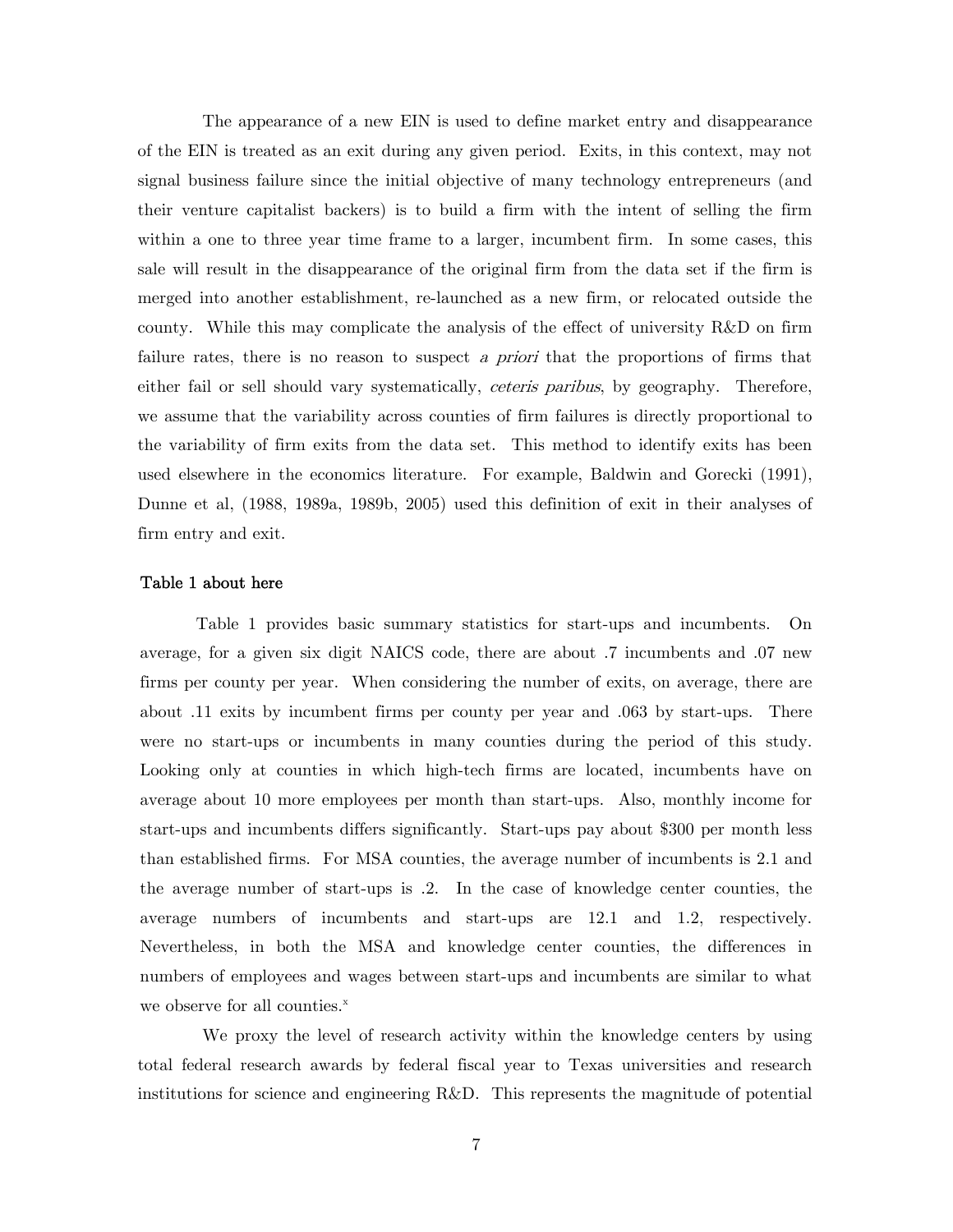knowledge spillovers from research universities and institutions. Data on university R&D expenditures were obtained from the National Science Foundation. These expenditures are available by recipient institution by granting agency for each year of our analysis.

Although the NSF provides research funding by institution that is identified by granting agency or departmental source, i.e., DoE, EPA, DoD, we aggregate total federal awards by geographically distinct institution, i.e., system campuses are scored geographically separately. There is one significant exception to this geographic separation; the reported totals for Texas A&M (the state land grant institution) are partially aggregated in "Texas A&M, all campuses", although the Texas A&M Health Sciences Center is reported separately. Without additional specifics, we attribute the total awards to Texas A&M, all campuses, to the main campus in College Station.

Total external R&D funding is calculated on a county-by-county basis by adding all awards to all universities within a county. Since our objective was to identify universities and research centers that actively conduct R&D, we define a knowledge center as a county receiving at least \$10 million (in 1999 dollars) in federal R&D funding during any federal fiscal year between 1995 and  $2003$ <sup>xi</sup> This bar captures the great bulk of externally funded R&D in Texas universities and medical research institutions. It reduces the 254 counties in Texas to ten counties deemed to host a knowledge center. Table A-2 identifies the academic institutions in these counties. Harris County (Houston) has consistently received the largest amount of federal funding followed by Travis (Austin) and Dallas (Dallas) counties. Table 2 presents the total funding of these selected counties.

#### Table 2 about here

 To capture the local workforce characteristics relevant to high-tech activities, we considered two alternative formulations. One alternative is the share of county population with bachelor's degree or higher as reported by the U.S. Census Bureau in the year 2000 decennial census. Because the Census Bureau reports these data for only 116 of the 254 Texas counties, i.e., counties that are included in either a metropolitan or micropolitan statistical area, we would have to use the percentage reported by the Census Bureau for Texas for all rural counties outside of metropolitan areas, or 13.8%, for the remaining 138 counties. This compares to 23.2% for the state as a whole. Since there would be no variation in this variable for the majority of counties over the period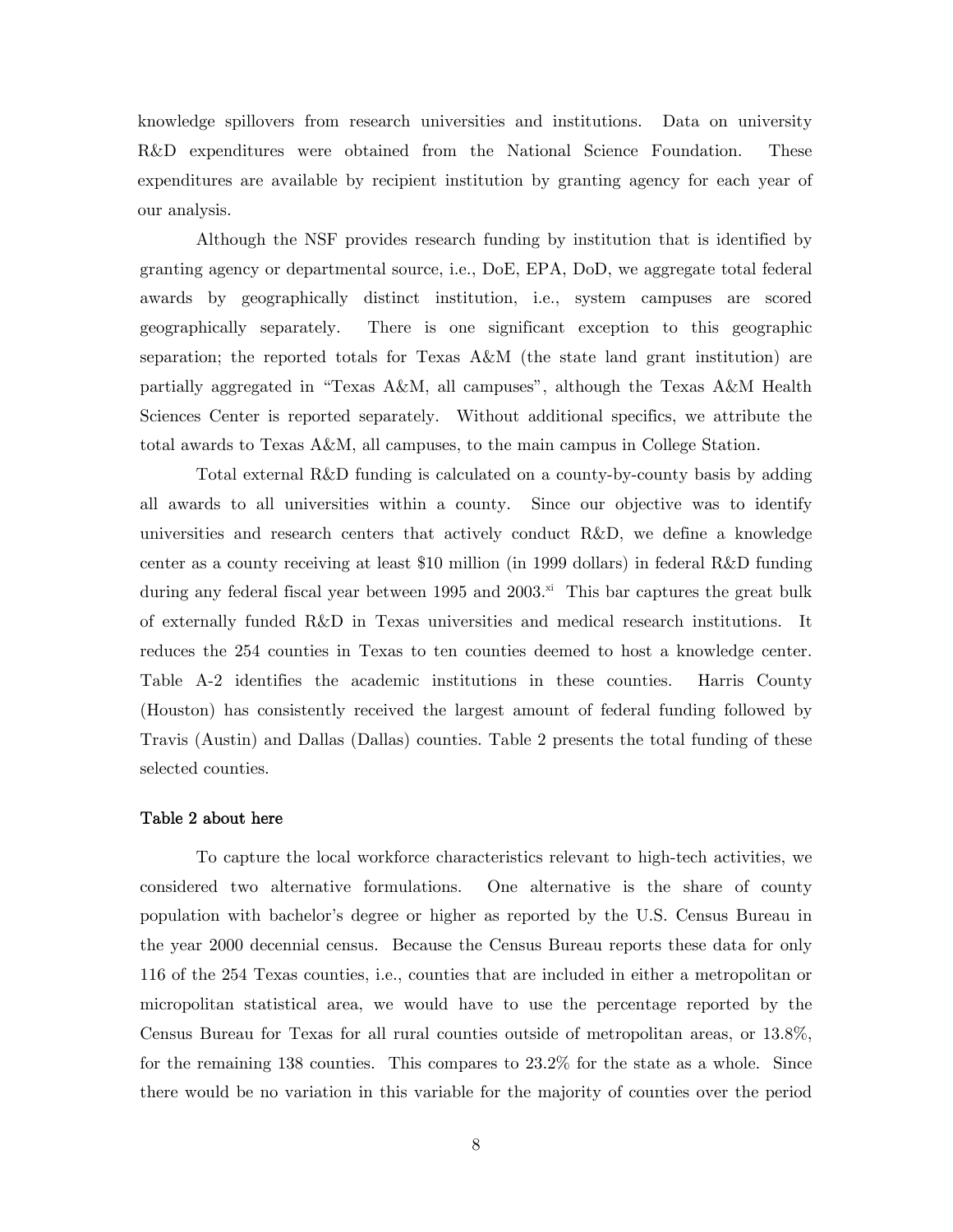of the analysis, we prefer to use the share of county population between the ages of 20 and 44. These estimates are available annually (year 2000 is actual census data) for all counties from the Census Bureau's Annual Population Estimates. This variable serves as a proxy for the technological savvy of the workforce and assumes younger workers are more comfortable with rapidly evolving technologies. This should also reflect the relative labor force potential for high-tech entrepreneurial activity insofar as much of the high-tech boom was reputed to be driven by relatively young entrepreneurs.

 As Woodward et al (2006) suggest, cultural and natural amenities are important to industrial attraction and skilled workforce retention. Since climatic conditions do not vary substantially across the state, we focus on local cultural and recreational amenities and dining/hospitality options as the relevant variable. To measure the relative local presence of these amenities, we compute the share of county employment in NAICS 71, Arts, Entertainment, and Recreation, and NAICS 72, Accommodation and Food Services, as reported in the QCEW data set. The NAICS 72 activities also reflect the scope of the locality's amenities for business travelers and informal business and social interaction.

 To account for factor costs, we use the yearly median rural land price in each of seven land market regions in Texas for the counties comprising the region as reported by the Texas A&M Real Estate Center. As a second measure, we use average wages paid in the entering or surviving firm's industry at the 2-digit NAICS as described above. The county unemployment rate for each year, as reported by the Texas Workforce Commission, is also included to provide an indication of the overall economic conditions in the county.<sup>xii</sup>

 In the next section, we empirically model the relationship between the levels of federally funded R&D and the rates of technology firm start-up and survival patterns of technology firms.

#### III. EMPIRICAL ANALYSIS

Research and Development Expenditures and Entry

An important feature of this analysis is the relatively high degree of both geographical and industrial detail that is utilized. As the size of the geographical unit of analysis increases, the ability of the model to incorporate and detect the effects of localized factors decreases. For example, local agglomeration economies, local labor force characteristics, and the availability of cultural and recreational amenities probably play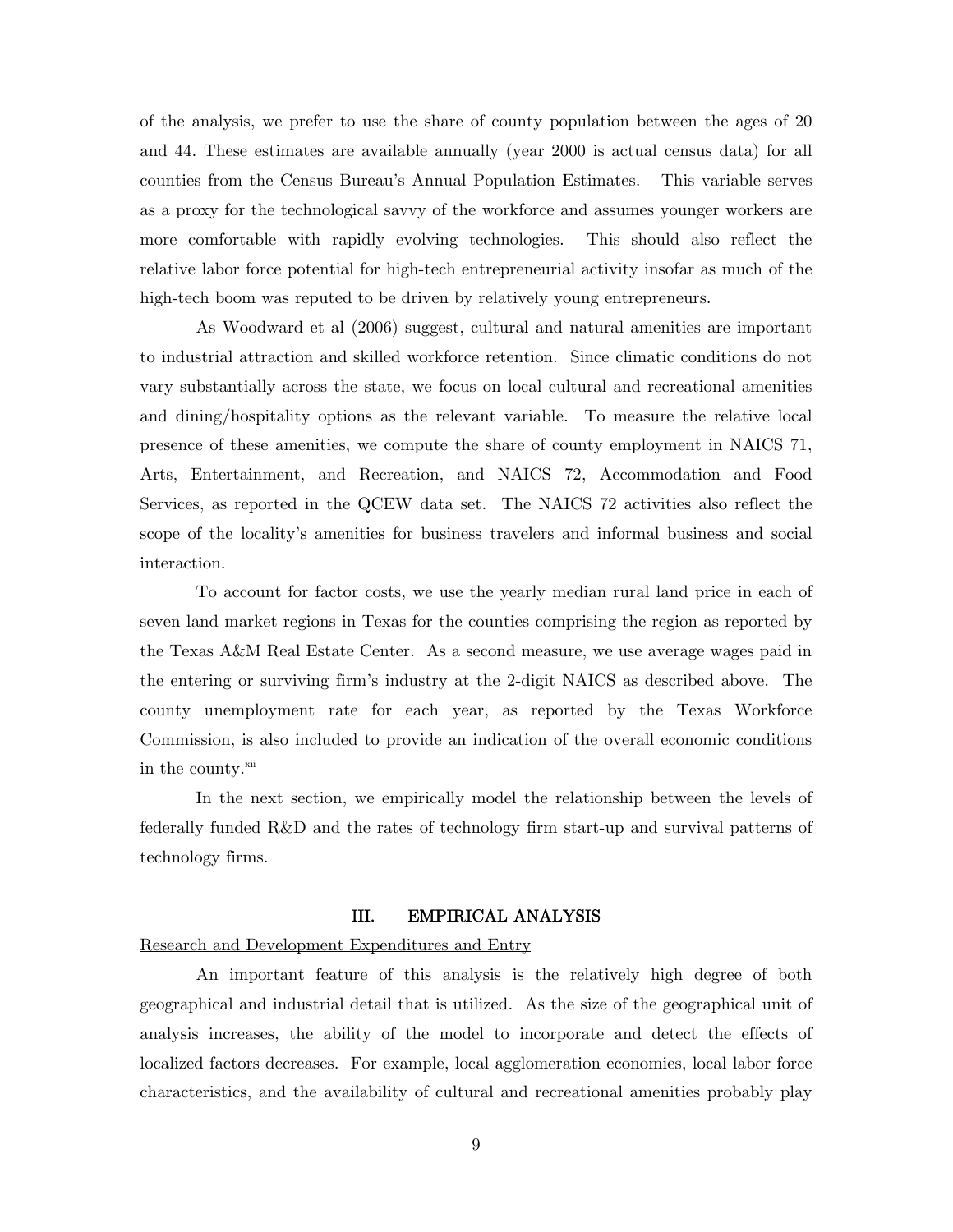an important role in industry attraction but are increasingly obscured as the geographic area and diversity broadens. By the same token, the greater the level of industry aggregation, the more likely it is that informative industry characteristics are lost. Within a 2 or 3-digit SIC or NAICS code, industries can be quite heterogeneous in terms of inputs and relevant output markets. The geographical area for this analysis is the county-level which, in Texas, is relatively small. Counties are mostly square (see Figure 1) and, on average, only 44 miles across the diagonal. The industrial data at NAICS-6 are also highly detailed.

We first consider the number of new start-ups in the technology industry in Texas as a function of distance from knowledge centers and the level of external funding at these knowledge centers. This level of funding is a proxy for the "size" of the knowledge center or, alternatively, for the amount of knowledge being produced. Since we are examining the number of start-ups, we employ a count data model, a fixed effects Poisson model using six-digit NAICS codes as a group variable. This allows us to control for unobservable heterogeneities at NAICS levels.

A Poisson model assumes equality between the mean and variance of the dependent variable. Specification tests for over-dispersion reject the Poisson as the appropriate distribution for the data in this study. In such cases, researchers have often turned to the negative binomial model which differs from the Poisson in that the assumed distribution for the dependent variable exhibits over-dispersion. Although the negative binomial may be the preferred approach in many empirical settings, the Poisson has an important property which, we believe, makes it preferable in this context. It can be shown that Poisson Quasi-Maximum Likelihood Estimations (PQML) are consistent under quite weak assumptions (Gourieroux et al,  $1984a,b$ ).<sup>xiii</sup> In fact, the data do not have to come from a Poisson process at all, and may be either under or over-dispersed. Essentially, all that is required for consistency is that the conditional mean function is properly specified.<sup>xiv</sup>

Since we believe this condition is met, we use the fixed effects PQML estimator to produce our baseline results. $\frac{xy}{x}$  In this case, the estimated coefficients are identical to fixed effects Poisson regressions but the standard errors are adjusted for over-dispersion. We report robust standard errors clustered by NAICS codes. Our dependent variable is the number of start-ups  $(y)$  for a given county  $(i)$  for a given year  $(t)$  by six-digit NAICS code  $(\alpha)$ . The basic model is as follows.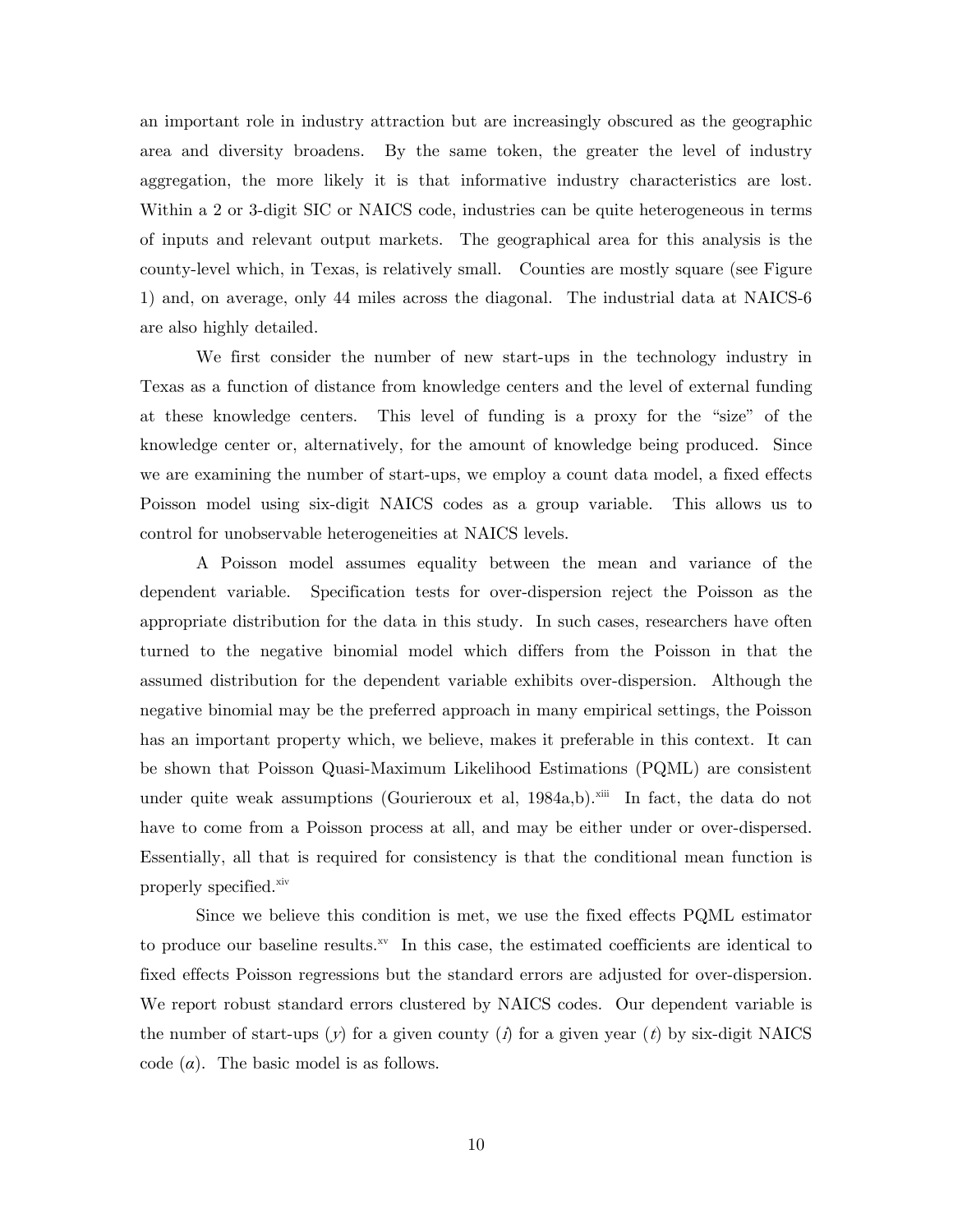(1) 
$$
f(y_{it}|\mathbf{X}_{it}, \alpha_i, \boldsymbol{\beta}) = \prod_{t=1}^T exp[-\alpha_i \exp(\mathbf{X'}_{it} \boldsymbol{\beta})] [-\alpha_i \exp(\mathbf{X'}_{it} \boldsymbol{\beta})]^{y_{it}}/y_{it}!
$$

Then the conditional mean is:

(2) 
$$
E(y_{it} | \alpha_i, \mathbf{X}_{it}) = exp(y_i + \mathbf{X}'_{it} \boldsymbol{\beta})
$$

where  $\gamma_i = \ln(\alpha_i)$ .

The independent variables  $X$  can be classified into four main groups:  $x_1$ represents knowledge spillovers,  $x_2$  controls for county  $\hat{I}$ s (herein base county) characteristics for a given year for a given industry,  $x_3$  controls for the average characteristics of county  $j$  (contiguous neighbor of base county  $j$ ) for a given year for a given industry, and  $x_4$  are time dummies to identify fiscal years. Every county in Texas is treated as a base county in the analysis, and each is considered in relation to its distance from the relevant knowledge center county.

 To account for decay of the spillover effect as distance to the knowledge center increases, we deflate total annual R&D funding in the knowledge center county by distance between *base county* and *knowledge center* county. This is done by computing the ratio of the knowledge center's total R&D funding to distance between the base county and the knowledge center county. A ratio is computed for all counties relative to all knowledge centers. The distance between counties and the knowledge center county is calculated as the distance in miles between the latitude and longitude of each county seat. Note that this construction results in a relatively rapid decay in federally funded R&D expenditures as the distance increases between base counties and the knowledge center county. In cases where the base county is also the knowledge center county, we assume the county is square, and take half the distance of the diagonal from opposite corners of the county. This avoids the problem of zero distance in the denominator of the spillover ratio for the knowledge center in these cases.

Each county is then assigned to the region of the knowledge center for which the R&D spending to distance ratio is greatest. The set of all Texas counties is thereby partitioned into 10 non-overlapping "spillover" regions in each period.

 The question of the appropriate lag in R&D expenditures is also important. If knowledge spillovers from federally funded research are present, there will clearly be a time element involved. External funding for research in any given year supports that year's research. While it is clear that most scientific and engineering R&D projects are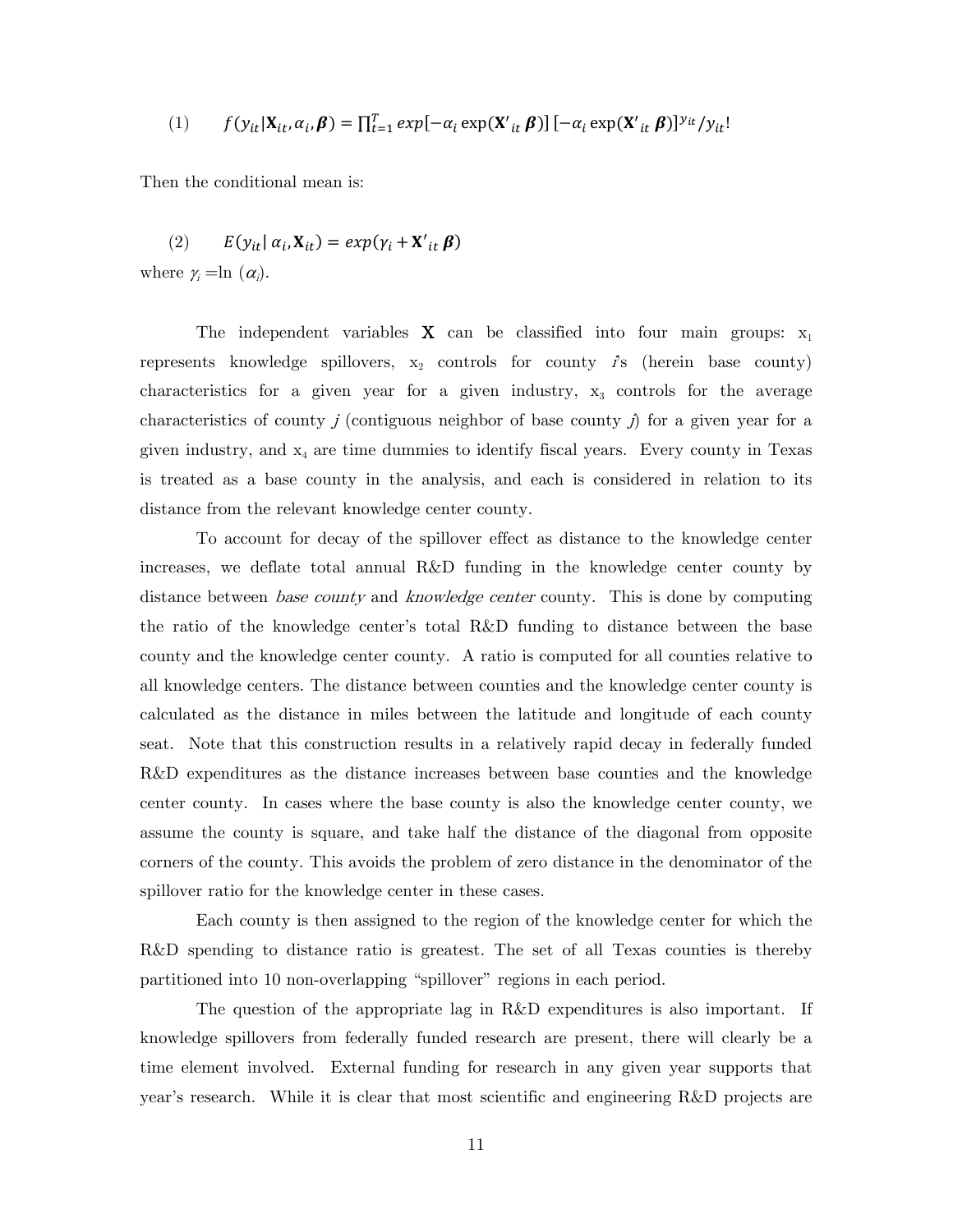ongoing and take place over the course of several years, the research done in any given year will generally not be available for commercial purposes until at least the following year. Thus, whether it is ongoing research or newly established research initiatives that are being funded by federal support, the effect can reasonably be expected to occur in the following or several successive periods. Therefore, we lag the R&D funding by one to four years in order to address the time element in knowledge diffusion.

Table 3 provides a sense of the geographic size of the ten spillover regions in terms of the average minimum distance between the base county and its knowledge center county. It also includes the average normalized spillover size of each region by lagged period. Harris, Dallas, and Travis counties have the highest funding per mile.

#### Table 3 about here

When controlling for base county characteristics, we first use the past year's  $(t-1)$ log of average monthly employment by six-digit NAICS code for start-ups and incumbents at the county level.<sup>xvii</sup> These variables control for industry-specific localization economies due to the presence of specific labor resources, kindred firms, and a larger pool of potential entrepreneurs within the existing industry base. Experience working within an industry should enhance an entrepreneur's ability to enter that or a similar industry.

We also use year  $t-1$ 's number of start-ups, and the number of exits by new firms and incumbents by six-digit NAICS code. This controls for the "entrepreneurial culture" in the locality. Entrepreneurial culture reflects such features as the presence of serial entrepreneurs, availability of venture capital, support networks for entrepreneurs, local attitudes toward business failure, local incentive programs to stimulate entrepreneurial start-ups such as business incubation programs, and aggressive technology transfer programs at the local knowledge center that facilitate local start-ups. Similarly, when controlling for neighboring counties, we use all the variables that control for base county characteristics.

 In order to account for the presence of urbanization economies, we include a dummy variable that takes the value of one for a county that is part of a metropolitan statistical area (MSA) and zero if the county is not within an MSA. We use the 2004 MSA county list from the Texas State Data Center that includes several counties that were added to MSAs in 2003 based on results of the 2000 Census. The MSAs account for only 77 of the 254 Texas counties but contained about 86 percent of the state's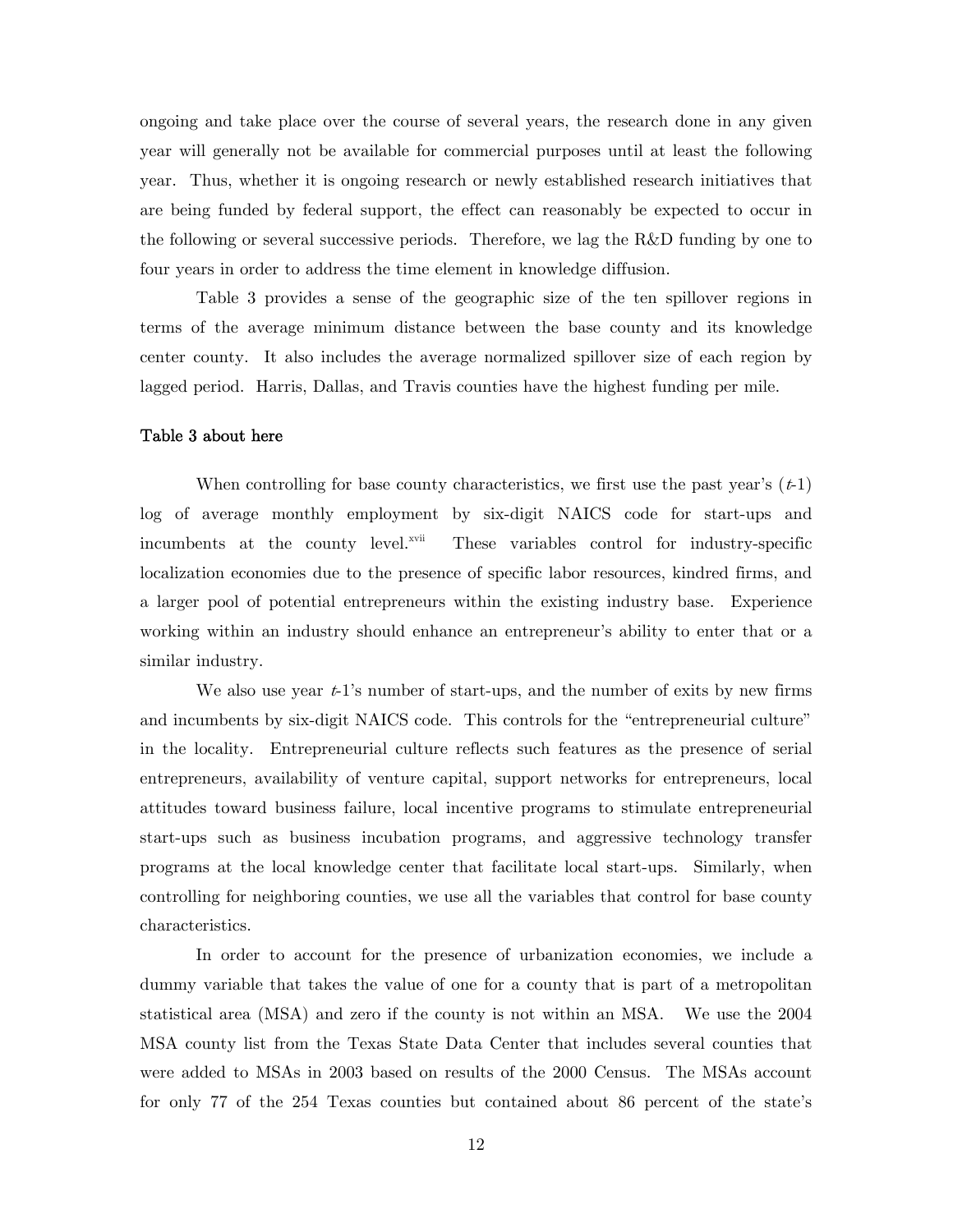population of nearly 21 million at the time of the 2000 Census.<sup> $x$ viii</sup> Use of the qualitative MSA variable to capture agglomeration economies seems preferable to county manufacturing or population density measures since it provides a simple means to capture regional urbanization and labor draw for counties that may be largely suburban or partially overtaken by sprawl. As noted, we also include the county unemployment rate for the year.

#### Table 4 about here

The first set of regression results are reported in Table 5a. The model does a very good job in explaining the likelihood of technology firm start-up across Texas counties. In column 1, we lag the funding per mile by one year. In columns 2, 3, and 4 we lag the funding per mile by two, three and four years keeping the base county and neighboring county characteristics lagged by one year. In general, where the signs of the estimated coefficients are significant, they are also positive as would be expected if localized spillovers are important in explaining technology start-up activity. The probability of observing a start-up in the given county decreases as the distance from the knowledge center increases, all else equal.

When considering base county characteristics, the coefficients on the qualitative variables that identify counties as hosting a knowledge center and being part of an MSA are relatively large and significant. Total employment in previous start-ups in the same industry also appears to have a positive influence on entry. This suggests that the presence of an entrepreneurial culture is an important explanatory variable. Similarly, the higher the past employment in incumbent firms, the higher the rate of new entry into the market. This would be consistent with the view that employees of existing firms represent a pool of potential entrepreneurs (who prefer to start a business where they already live) and a local source of potential employees for an entrant. Both effects are also consistent with the view that the start-ups enjoy localization economies from the presence of other firms in the industry.

The estimated coefficient on the lagged number of exits by start-ups is negative. This suggests at least two interpretations. A higher number of exits from a given industry may increase the perception of start-up risk of failure and reduce local venture capital interest in that industry. Secondly, if the higher number of exits of recently launched firms in the county is a result of weak local entrepreneurial support networks, then the location will be less attractive to new potential entrants.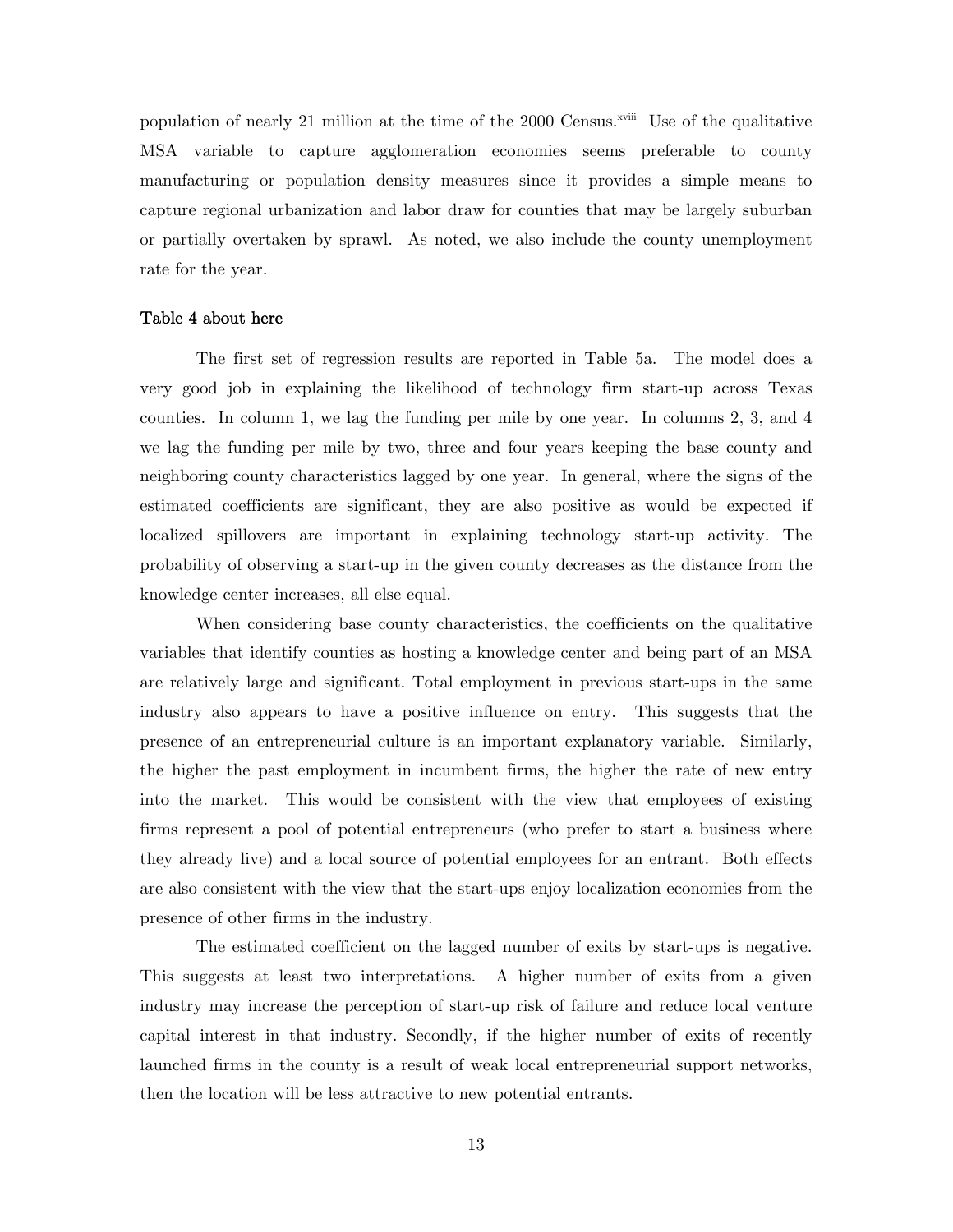Higher average income in the industry in the county appears to increase the likelihood of observing a start-up. One reason may be that higher incomes in an industry provide a positive signal to potential entrepreneurs and attract entry into that industry. However, from the perspective of factor costs, theory would suggest a negative relationship between local labor cost and the likelihood of entry. It has, nevertheless, been generally observed that relative returns to high-skill labor grew substantially during this period of rapid growth in the technology sector. This variable may in fact be capturing the differences in occupational configurations within the NAICS-2 classification across counties. By the very definition of the high-tech sector at the NAICS-6, high-tech entrants require employees with higher technology skills than the broader class of firms within their NAICS-2. In such a case, if the specific skills they require are present in greater proportions in a given locality than elsewhere, the NAICS-2 income level in that locality should be higher. Given the importance of the presence of specific technology skills to this sector, a positive correlation between average wages and entry should perhaps not be surprising even though we control for lagged employment in the entrant's NAICS-6.

Despite the inclusion of dummy variables for both knowledge center (large research institution) and MSA (urban) county characteristics, both of which would correlate with relatively greater social and cultural opportunities (including spectator sports events), the variable measuring social, cultural and recreational amenities has a positive and quite significant estimate. The estimate of the coefficient of the proportion of population between the ages of 20 and 44 is also positive and quite significant, if not particularly large in magnitude. In terms of the broader economic conditions prevailing in the county, the softer the regional economy, as expressed in terms of unemployment rates, the less likely it is to observe a start-up.

Among the variables controlling for neighboring county characteristics, three have some statistical significance. It appears that the greater the number of lagged exits in a neighboring county within a given industry, the more likely it is that a start-up will occur. One possible explanation may be that higher exit rates of start-ups are a result of a relatively less supportive entrepreneurial environment. Thus, while exit rates within a county appear to have a negative influence on the probability of future start-ups in the same county, local entrepreneurs may seek a more supportive adjacent location within the region. The greater the value of the amenity variable in the neighboring county, the lower is the probability of start-up. Amenities, it appears, are also localized at the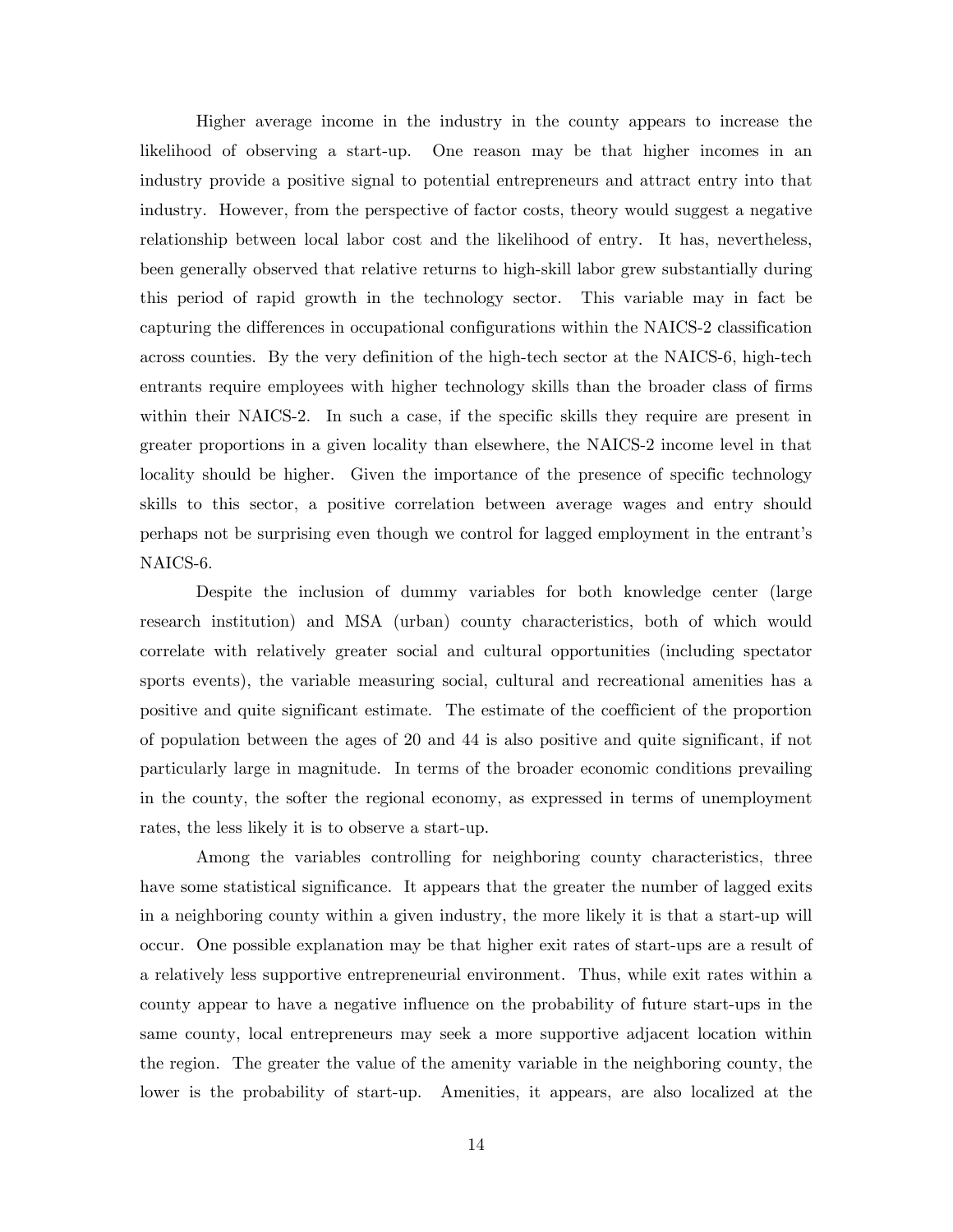county level or below and valued by regionally mobile entrepreneurs. Lastly, the greater the proportion of the workforce between 20 and 44 in the neighboring county, the less likely it is to observe a high tech start-up in the base county. As before, this suggests that high-tech start-ups, at least at a regional level, gravitate toward localities with relatively younger workforces.

#### Table 5b about here

 In order to check robustness of our chosen methodology, we re-estimate using the Dirichlet-Multinomial (DM) Regression method with NAICS-6 as group effects. This method was specified by Guimaraes and Lindrooth (2005, 2007) and also used by Woodward et al (2006) as an alternative method to estimate over-dispersed count data models controlling for group heterogeneities. They show that the DM model is a natural extension of McFadden's conditional logit model for grouped data and discuss its use for the case of count models. As can be seen in Table 5b, results from the DM estimation are qualitatively the same as the results from the PQML estimation.

#### Hazard Rates

Next, we consider hazard rates for all incumbents and start-ups between FY1999- 2000 to FY2005-06. As noted, most previous studies have found that university research positively affects firms that are generally located near universities or research centers. If the effect is greater the closer a firm is to the knowledge center, then hazard rates would be expected to be lower ceteris paribus for technology firms located in geographical proximity to knowledge centers and to increase as proximity decreases.

We consider a standard non-parametric Kaplan-Meier approach to estimate the hazard functions for start-ups and incumbents. In our dataset, the average length of survival for start-ups is 27 months. Hence, we track survival up to 36 months. Table 6 provides survival probabilities for start-ups and incumbents. These results clearly show that the hazard rate for start-ups is substantially higher than the hazard rate for incumbents. After three years, the probability of survival for a start-up is only about one-third (36%) while that of incumbents is 92%.

#### Table 6 about here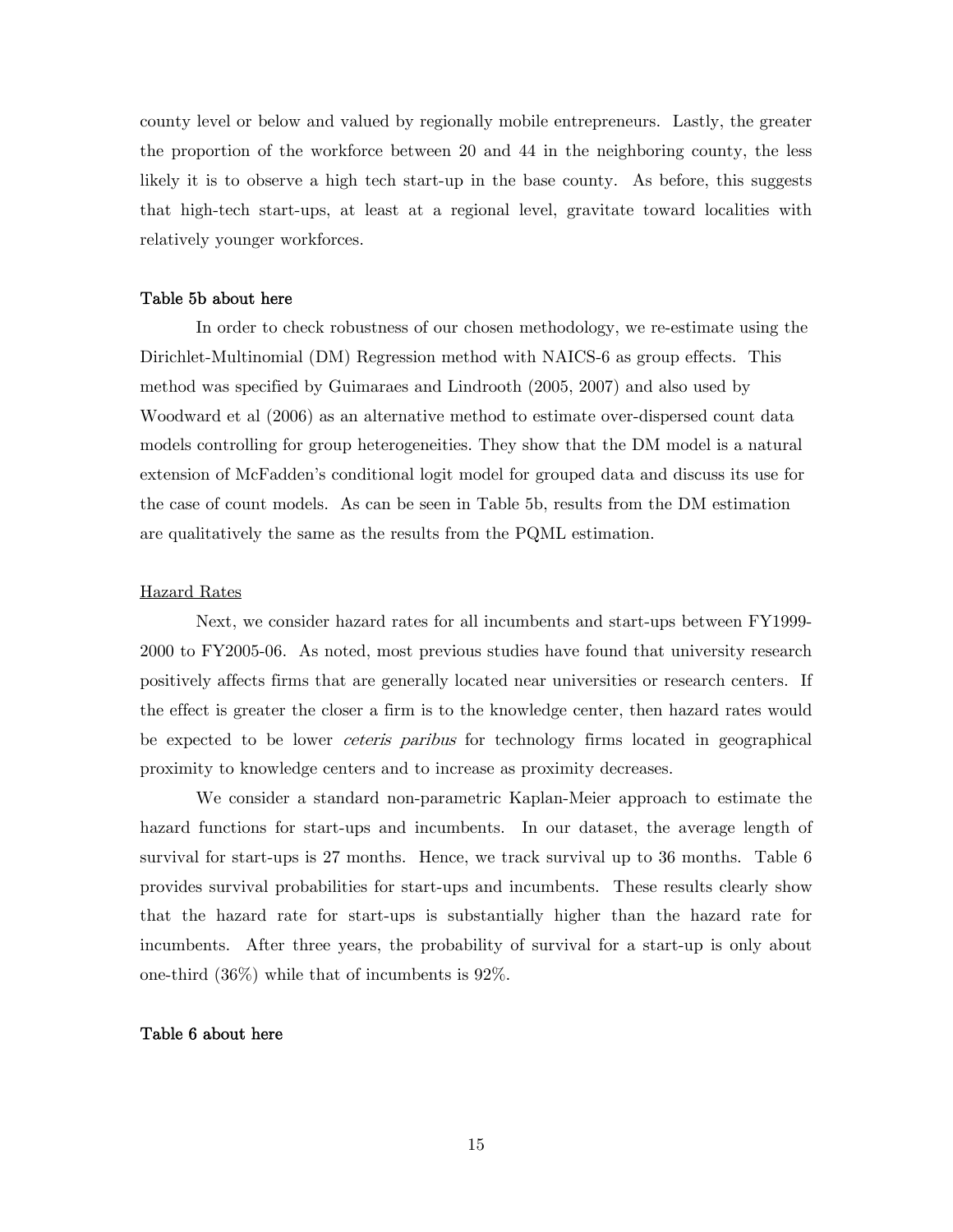Note that the Kaplan-Meier method is useful for comparing survival curves in two or more groups but it does not control for explanatory factors such as firm size. Cox proportional-hazards regression allows analysis of the effect of several risk factors on survival. In this case, we can examine the probability of exit controlling for spillover, MSA, size of the firm, average wage of the firm, and market conditions. $\frac{x}{x}$  As a measure of firm size, we use the average ratio of the number of employees in the given firm to the total number of employees in the corresponding six digit NAICS in the given county over the period of the firm's operation. The basic Cox proportional hazard model can be written as follows:

$$
(3) \qquad h(t|\mathbf{z},\mathbf{\psi}) = h_0(t) \exp(\mathbf{z}^{\prime} \mathbf{\psi})
$$

where  $h(t|\mathbf{z},\mathbf{y})$  is the conditional hazard rate and  $h_0(t)$  is the unspecified baseline hazard function. The vector of covariates are denoted by **z** and  $\psi$  are the corresponding coefficients estimated by the Cox regressions. The predictors are the spillover variables, distance variables, establishment's average wage, relative employment, and market conditions as represented by the prime rate and the state monthly unemployment rate. $^{xx}$ The spillover effect is captured by three dummy variables constructed by dividing the range of the distribution of the average spillover that a firm experienced during its existence into four equal intervals and treating membership in the bottom quarter of the range as the omitted group. Distance from the knowledge center is captured by two alternative means. In columns 1 and 2 of Table 7, distance is measured in miles, as explained above, and in columns 3 and 4 it is measured using distance dummies.

#### Table 7 about here

 Table 7 contains the first set of Cox proportional hazard estimates for start-ups and incumbents. As expected, we find that the hazard rate for startups is higher than for incumbents, all else equal. The results also indicate that the larger the firm, the longer is the expected survival period of the firm. This is consistent with the findings of Dunne et al (1989a and 1989b) that firm size matters. Looking at the spillover dummies and interaction terms, it appears that the spillover has no significant positive effect on the likelihood of survival for either entrants or incumbents. While the estimated coefficients on the distance variables suggest a weak negative effect on firm survival probability, we find it difficult to imagine that closer proximity to a research institution can increase the likelihood of failure. We do not therefore find this result to be very compelling and assume that another unobservable influence is at work. For example, the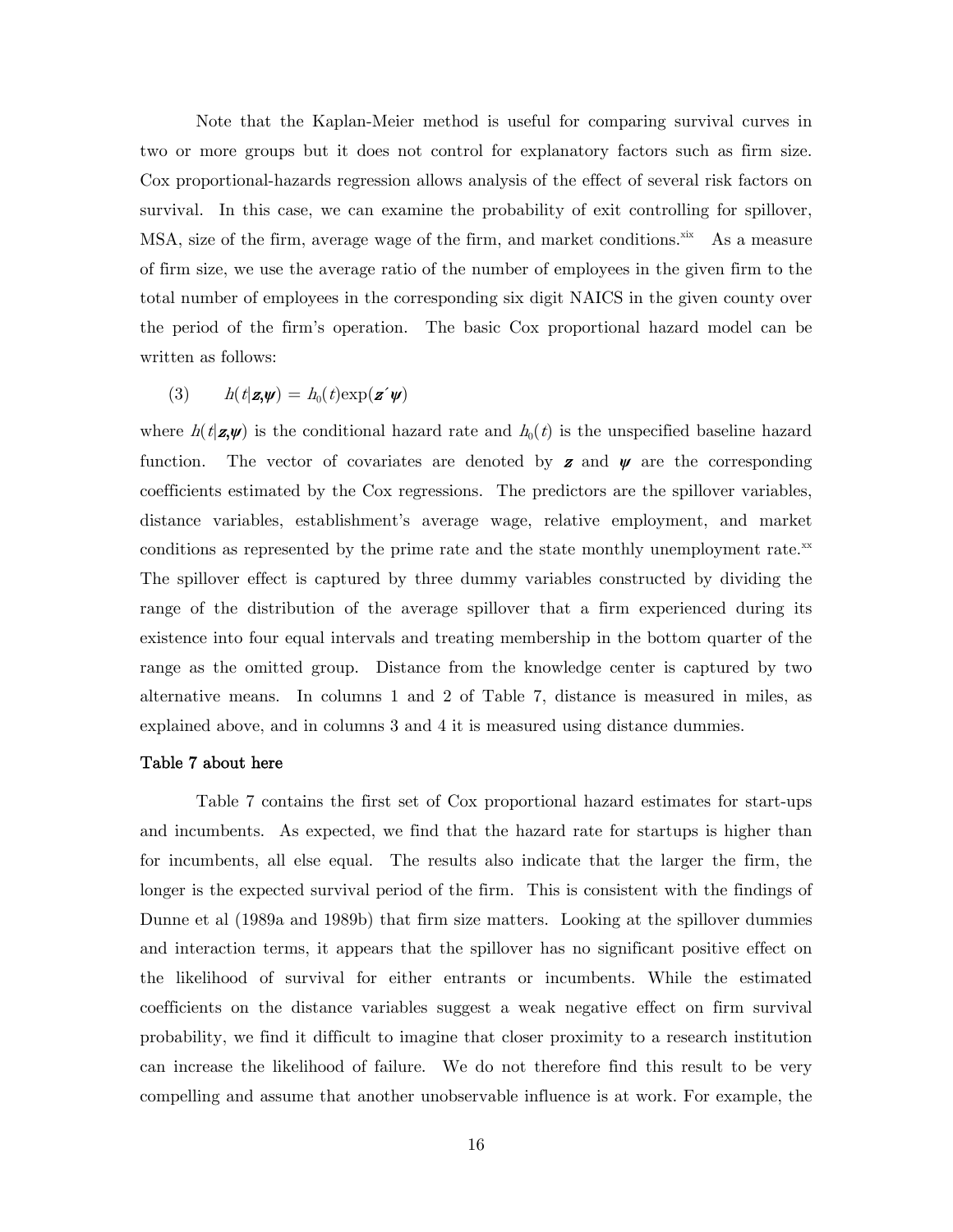greater concentration of firms in these locales may result in a more continuous distribution of firms across risk classes.

 As Audretsch and Mahmood (1995) found, the wage rate and prime rate are negatively correlated to the hazard rate while the unemployment rate is positively correlated. As they suggest, higher interest rates do not directly affect these firms since they do not rely on bank financing for external capital. Unlike Audretsch and Mahmood, we estimate the hazard model separately for interest rates and unemployment rates because these two variables are highly correlated (-0.9442).

 The proportional hazards assumption assumes that the hazard ratio is proportional over time. A common method of evaluating the proportional hazards assumption is to plot the Kaplan-Meir (KM) observed survival cue with the Cox predicted curve and compare. When the two curves, actual and predicted, are close together, the proportional hazards assumption is not violated. From Figure 2, we can clearly see that the two curves are quite similar for both start-ups and incumbents. Note that Figure 2 is drawn after estimating the first column in Table 7. The alternative specification in the second column of Table 7 also shows that the proportional hazards assumption is not violated (figure not provided to save space).

 Table 8 provides the distribution of new firms and incumbents by distance. Out of 7,713 high tech firms entering the market between July 1999 and June 2005, about 84% were located within less than a 50-mile radius from knowledge centers. On the other hand, only about 5.75% were beyond the 100-mile radius. Almost identical proportions are observed in incumbents' distribution as well. While suggestive, this also reflects population distribution.

## Table 8 about here Figure 2 about here

In Figure 3, we graph the survival patterns for start-ups and incumbents by spillover group. It is clear from this graph that there is a significant difference in survival rates between start-ups and incumbents. However, if either group is considered separately, distance does not have any apparent effect on the within-group survival rates. This is consistent with the results reported in Table 8.

#### Figure 3 about here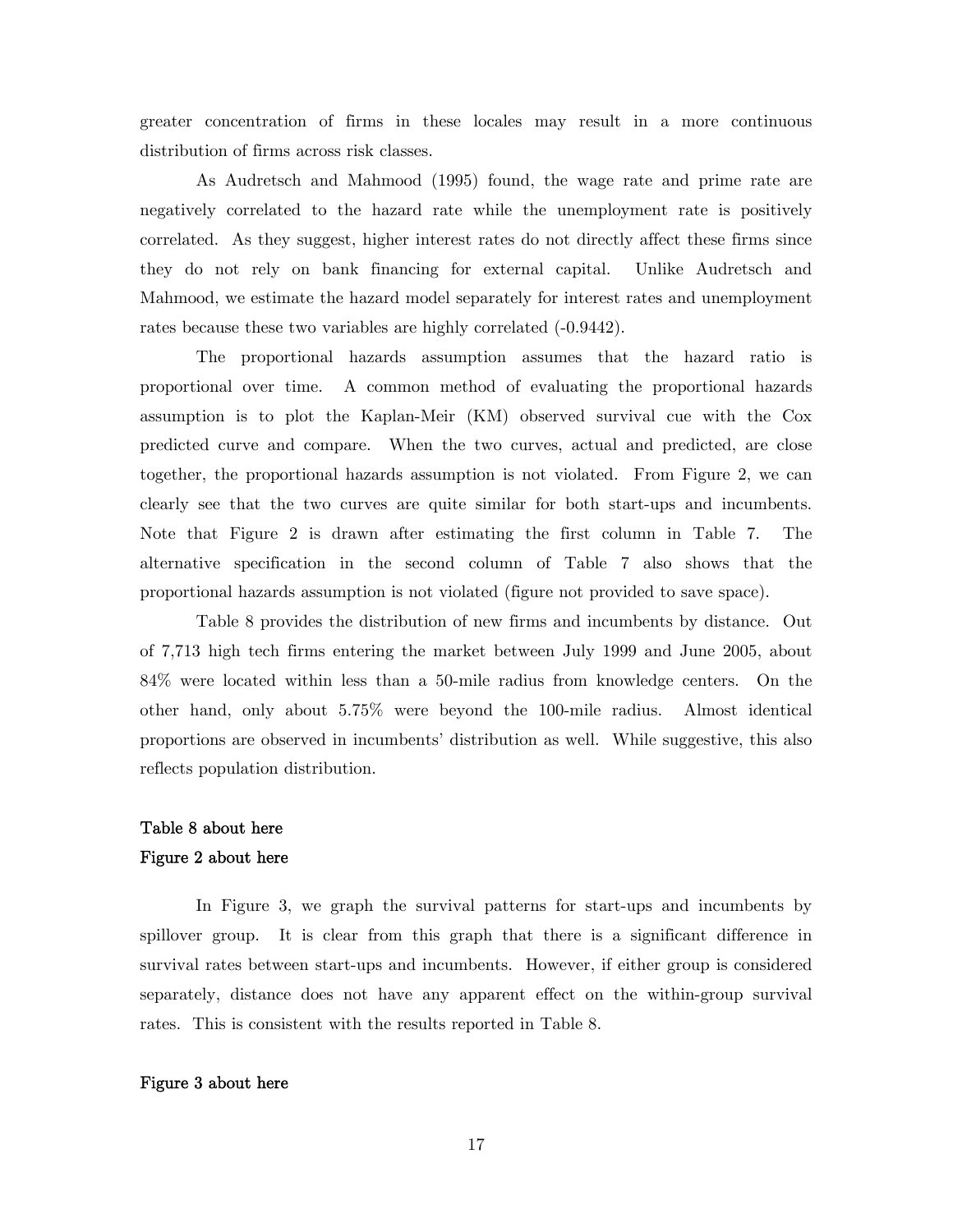As discussed above, if knowledge spillovers represent positive external economies to technology firms located close to the location of the R&D activity, hazard rates would be expected to be lower, *ceteris paribus*, for technology firms located in geographical proximity to knowledge centers and to increase as proximity decreases. Figure 4 illustrates hazard rates for start-ups and incumbents by the minimum distance to knowledge centers. Again, from these graphs, it is clear that there is a significant difference in survival rates for start-ups and incumbents. However, as in the previous graphs, within groups, there is little apparent effect on hazard rates from distance to the knowledge center. For new start-up firms within the 50-mile radius, the survival rate is about 35% after 36 months compared to a rate above 90% for incumbents.

#### Figure 4 about here

Note that our current definition of start-ups limits the period of analysis. For example, we may observe a firm entering the market in May of 2005. But since our data set ends in June of 2005, the Kaplan-Meier Survival Function Estimates would treat this firm as existing only one month before exit, since all firms appear to terminate with the end of the data in June, 2005. By including these late entries, there would be a tendency to under-estimate the survival rates for new firms. To overcome this problem, we change our set of observations on start-ups to include only those firms that can be tracked for at least three years. We drop from the sample all firms that entered after 36 months before the end of the data, i.e., any firm that entered after June 2002. Hence, we treat as a start-up any firm that entered the market between July 1999 and June 2002 and trace their existence for three years from the date of start-up. To be consistent with the new firm definition, we treat an incumbent as a firm that entered the market before July 1996. Firms that entered the market between July 1996 and June 1999 will be dropped since they will not have already survived at least 36 months. Hazard Rates for all start-ups and incumbents under the alternative definitions are illustrated in Figure 8. To economize on space, we provide only the graphical results.

Even with our alternative definition our qualitative results do not change although the magnitude of survival of new firms has increased. This would be expected with our new definitions. This qualitative result is true for all above estimated hazard rates.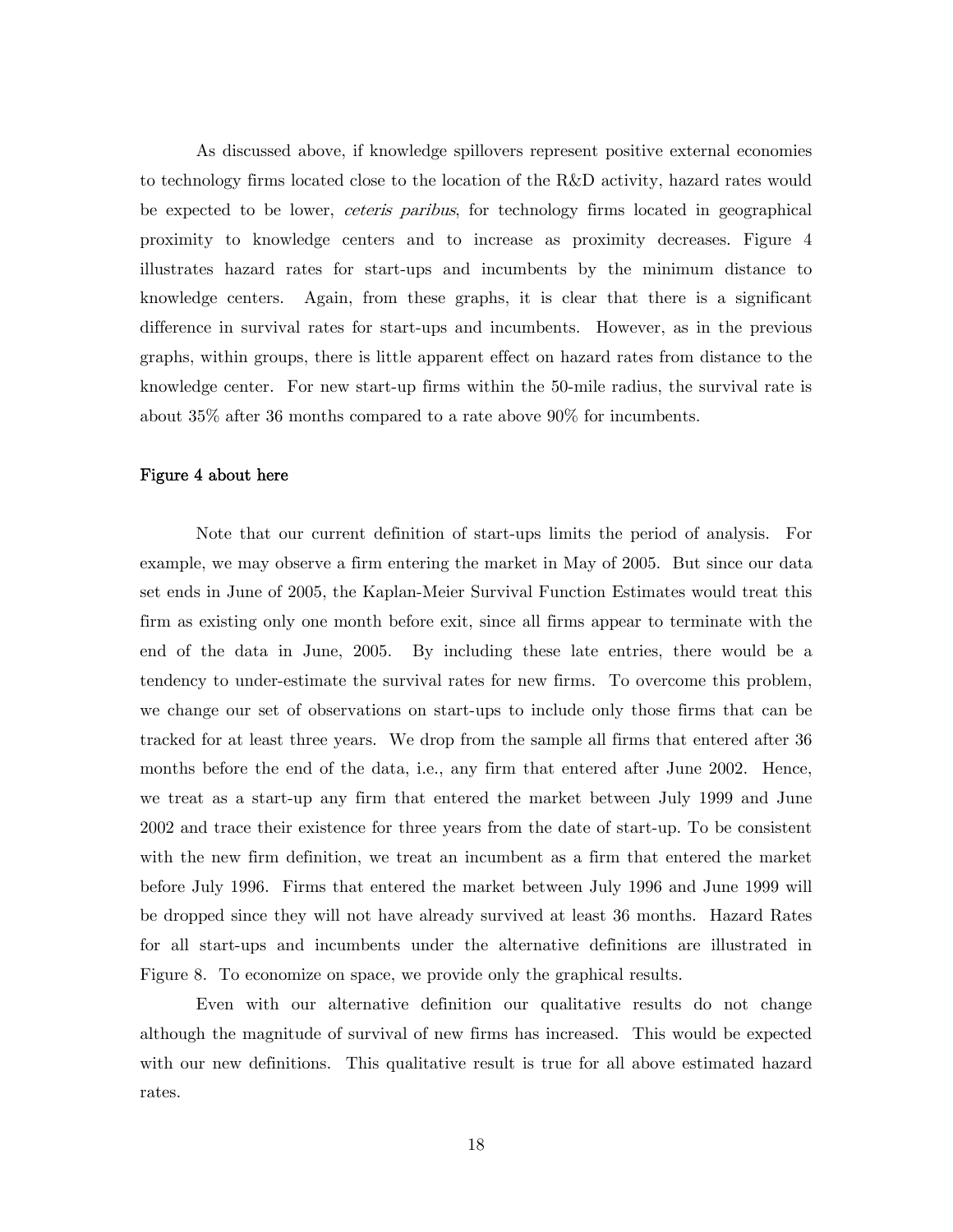#### Figure 5 about here

#### IV. CONCLUSION

 The intent in this study was to consider the localized influence of university R&D on the likelihood of firm start-up and survival. In the case of start-ups, our assumption is that, if a localized spillover is present, it will be expressed in a higher likelihood of observing new firms in the knowledge-intensive or high-tech industries in areas more proximate to the university. As suggested at the outset of this paper, the knowledge spillovers are most easily pictured for us in the form of start-ups based on intellectual properties that result either directly from the research or as variations or derivatives of that research. This would be the case if, for example, the research results and implications are diffused locally through informal networks before the research outcomes are made widely public.

 While otherwise controlling for the qualitative effect of the presence of a research institution, we find evidence that both the size of the research enterprise and its relative proximity help to explain the likelihood of start-ups in a locality (county). This is consistent with the hypothesis that specific knowledge spillovers are present. As distance to the knowledge center increases, for a given level of university R&D, the likelihood of a start-up decreases. Computing marginal effects (for Column 1 in Table 5a), we estimate that a 1 percent increase in the distance from the knowledge center, all else equal, will result in a .1191 percent decrease in likelihood of observing a start-up in a given county. This also suggests a relatively sharp diminution in likelihood of observing a start-up as distance from the knowledge center increases, for any given level of R&D funding. This finding is consistent with previous research on the question (see, for example, Woodward et al, 2006). Other factors appear to be more important than the level of R&D funding. Specifically, other localized non-research elements embodied in the presence of the university and the area's metropolitan characteristics have a greater effect.

 The question of the effect of university R&D in the case of firm survival is somewhat different from that of entry. A start-up firm based on intellectual property that devolves from or is motivated by university research may or may not benefit directly from continued proximity to the on-going university research after the firm is actually launched. One can easily imagine an entrepreneur enlightened by the university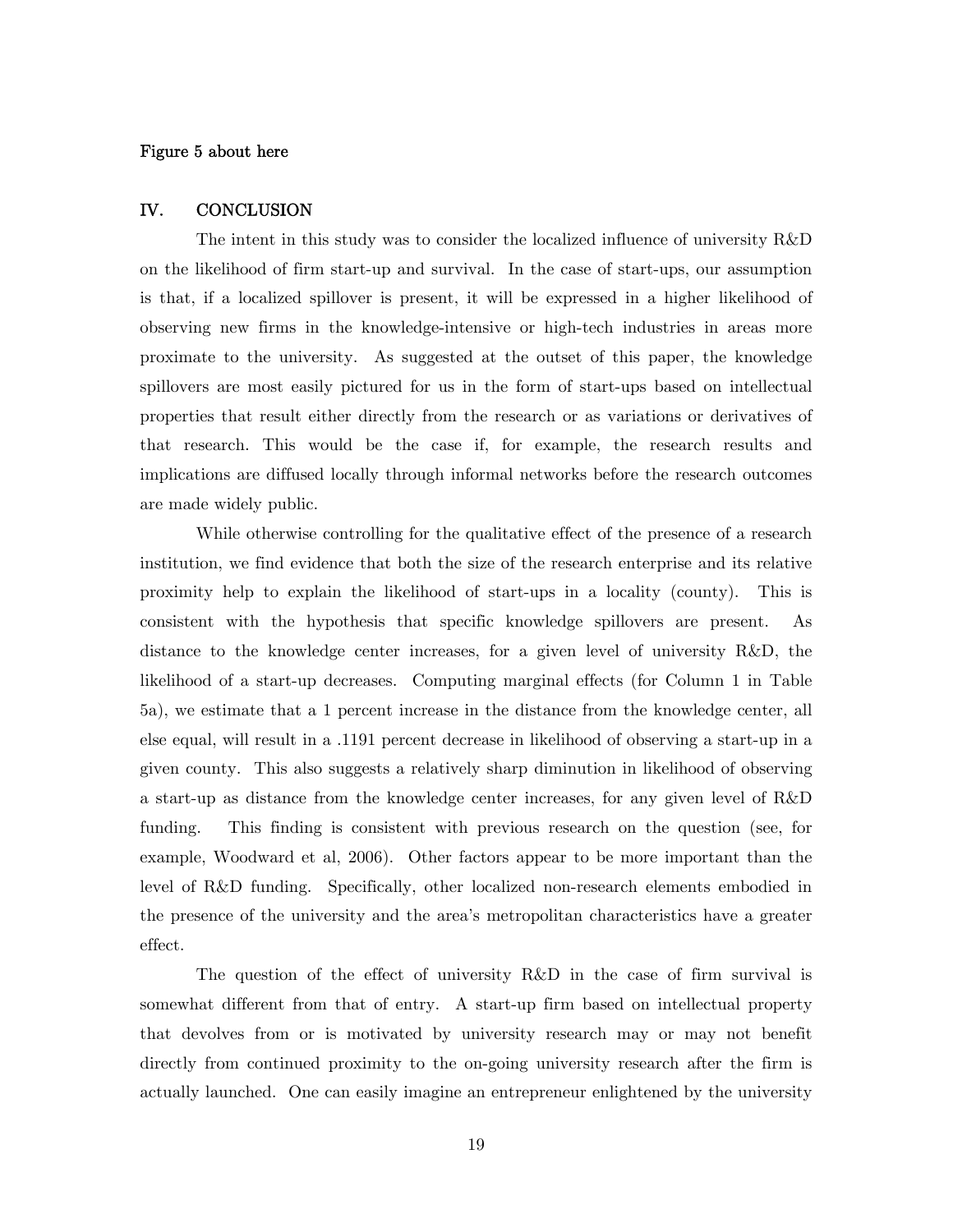research who then conceives an innovative idea, starts a firm, and is off and running on his/her own. On the other hand, continued localized benefits in the form of technical knowledge resources (brown bags, libraries, and easily accessible faculty consultants), related on-going research, or a greater pool of skilled labor will extend competitive advantages to nearby firms. If so, firms located in closer proximity to the knowledge center should exhibit higher survival rates than more distant firms with reduced access to these economies.

We find weak evidence that hazard rates are positively influenced by proximity to the knowledge centers. The question we have posed is whether or not knowledge spillovers from university R&D reduce hazard rates. The results of this analysis, then, would indicate that beneficial spillovers are not present or that spillovers do not enhance the likelihood of firm survival regardless of distance from the knowledge center.

Hazard rates for start-up firms are, of course, significantly higher than for incumbent firms. Consistent with the findings of Dunne et al (1989), we find that larger firms are more likely to survive. Market conditions also appear to matter insofar as the unemployment rate has a positive and significant effect on hazard rates.

One further conclusion that might be drawn from these results is that if presence of a research university does not influence hazard rates, as it appears in this study, it can make a contribution to regional economic activity by inspiring higher rates of startup activity. That is, higher rates of start-up activity at similar hazard rates will result in higher levels of technology industry employment in the regions around knowledge centers. Moreover, since the presence of technology firms is also a factor in explaining technology start-up activity, the growth in technology firm start-ups should accelerate relative to other regions through time.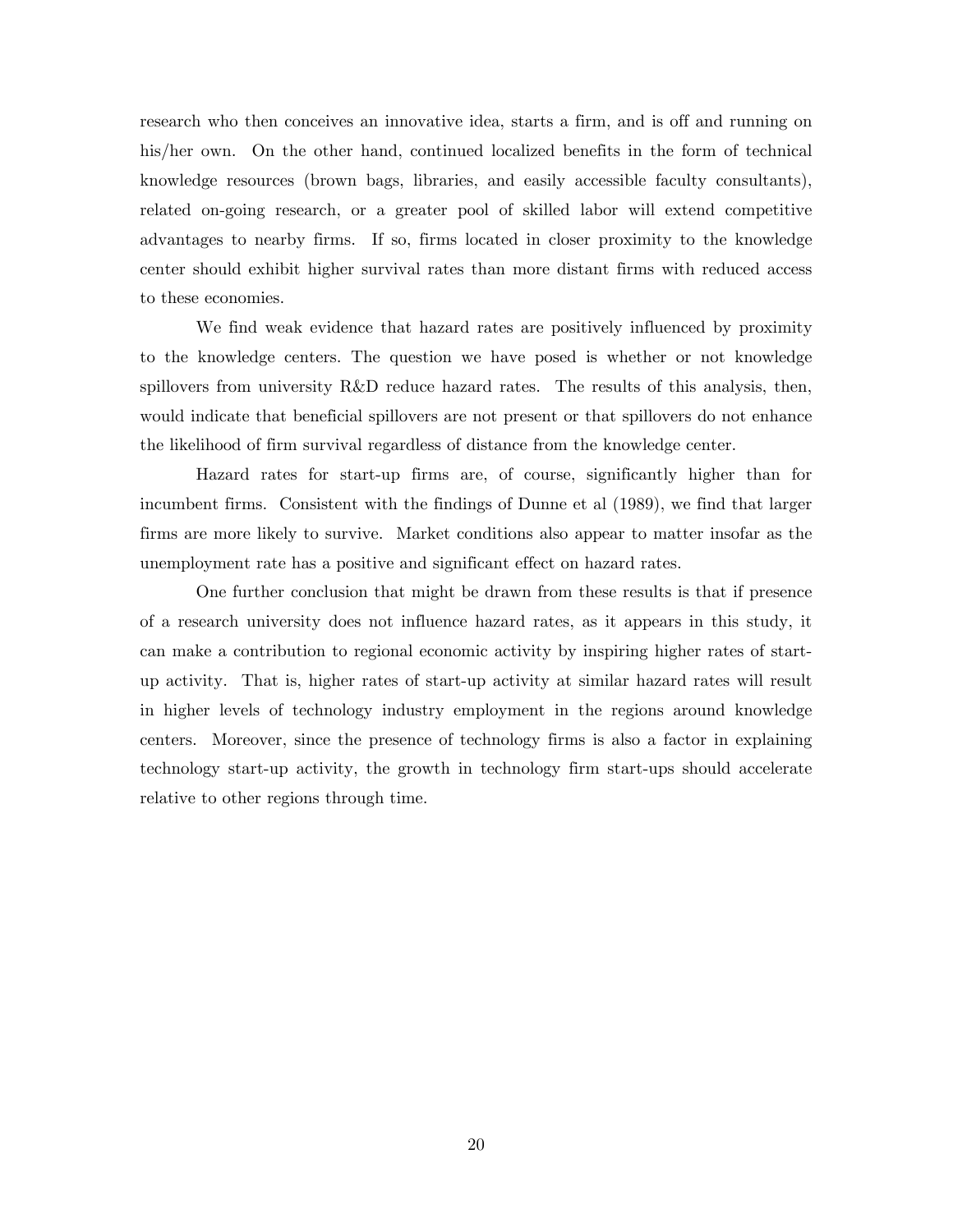#### V. REFERENCES

- Abramovsky, L., Rupert Harrison, and Helen Simpson. "University Research and the Location of Business R & D," The Economic Journal, 117, 2007, C114-C141.
- Acs, Zoltan J., Luc Anselin, and Attila Varga. "Patents and Innovation Counts as Measures of Regional Production of New Knowledge." Research Policy. 3, 2002, 1069-1085.
- Acs, Zoltan J., David B. Audretsch, and Maryann P. Feldman. "R&D Spillovers and Recipient Firm Size." Review of Economics and Statistics, 76, 1994, 336-340.
- Acs, Zoltan J., David B. Audretsch, and Maryann P. Feldman. "Real Effects of Academic Research: Comment." American Economic Review, 82, 1992, 363-367.
- Anselin, Luc, Attila Varga, and Zoltan J. Acs. "Geographical Spillovers and University Research: A Spatial Econometric Perspective." Growth and Change, 31, 2000, 501-515.
- Audretsch, David B. and Maryann P. Feldman. "R&D Spillovers and the Geography of Innovation and Production." American Economic Review, 86, 1996, 630-640.
- Audretsch, David B. and Talat Mahmood. "New Firm Survival: New Results Using a Hazard Function." The Review of Economics and Statistics, 77, 1995, 97-103.
- AUTM (2004), Licensing Survey, available at http://www.autm.org/events/File/FY04%20Licensing%20Survey/04AUTM USLicSrvy-public.pdf.
- Baldwin, John R. and Paul K. Gorecki. "Firm Entry and Exit in the Canadian Manufacturing Sector, 1970-1982." The Canadian Journal of Economics, 24, 1991, 300-323.
- Cameron, Colin A., and Pravin K. Trivedi. "Microeconometrics: Methods and applications." Cambridge University Press, NY, 2005.
- Chapple, Karen, Ann Markusen, Greg Schrock, Daisaku Yamamoto, and Pingkang Yu. "Gauging Metropolitan High-Tech and "I-Tech" activity," Economic Development Quarterly, 18, 2004, 10-29.
- Dunne, T., S. D. Klimek, and Mark J. Roberts. "Exit from regional manufacturing markets: The role of entrant experience," International Journal of Industrial Organization, 23, 2005, 399.421.
- Dunne, Timothy, Mark J. Robert, and Larry Samuelson. "Patterns of Firm Entry and Exit in U.S. Manufacturing Industries." The Rand Journal of Economics, 19, 1988, 495-515.
- Dunne, Timothy, Mark J. Robert, and Larry Samuelson. "The Growth and Failure of U.S. Manufacturing Plants." The Quarterly Journal of Economics. 104, 1989, 671-698.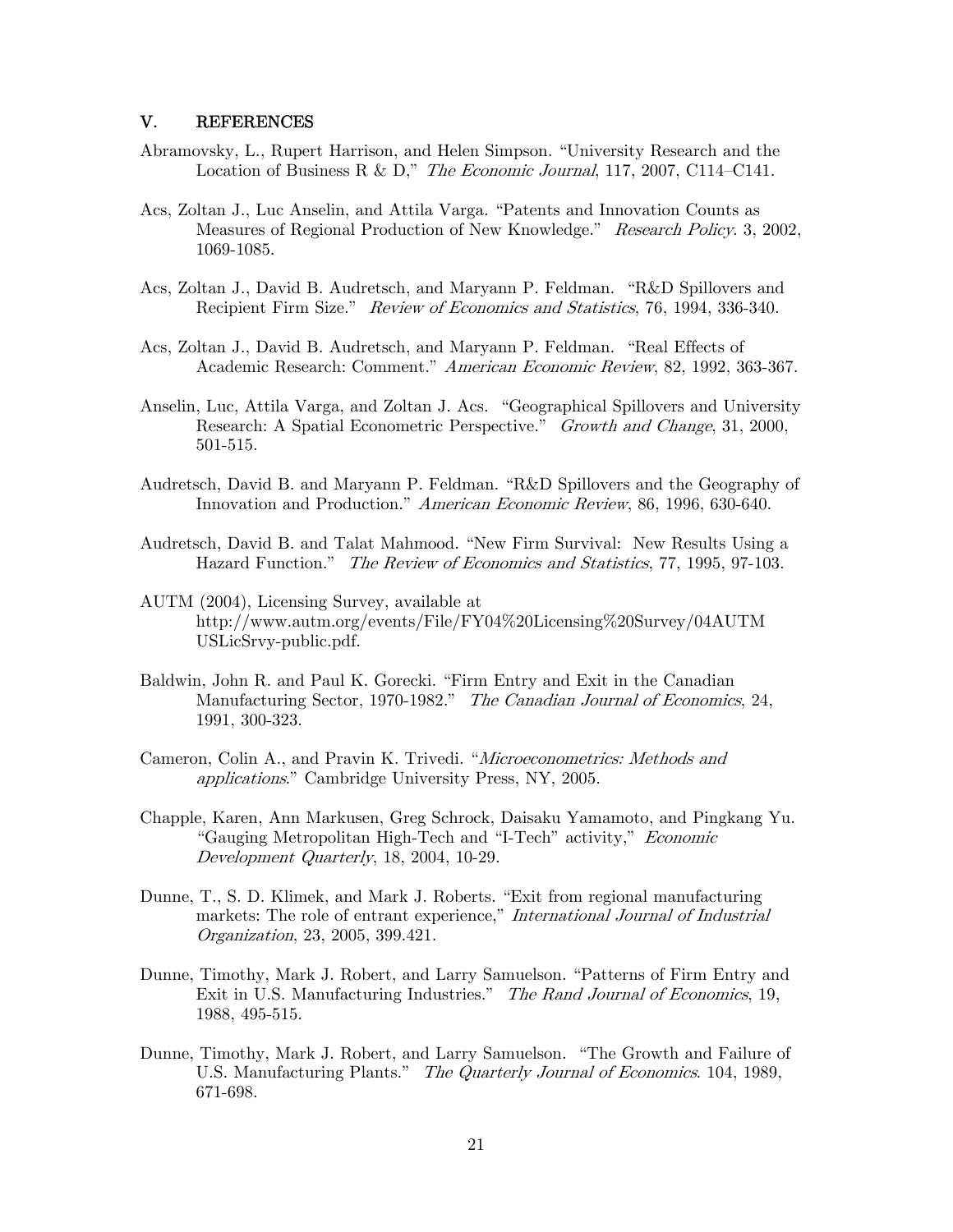- Dunne, Timothy, Mark J. Robert, and Larry Samuelson. "Firm Entry and Postentry Performance in the US Chemical Industry." Journal of Law and Economics, 32, 1989, 233-271.
- Fischer, Manfred M., and Attila Varga. "Spatial Knowledge Spillovers and University Research: Evidence from Austria." The Annals of Regional Science, 37, 2003, 303-322.
- Gourieroux, Christian, Alain Montfort, and Alain Trognon. "Pseudo Maximum Likelihood Methods: Theory." Econometrica, 52, 1984a, 681-700.

 "Pseudo Maximum Likelihood Methods: Application to Poisson Models." Econometrica, 52, 1984b, 701-721.

- Guimaraes, Paulo. "The fixed effects negative binomial model revisited." Economics Letters, 99, 2008, 63-66.
- Guimaraes, P, and R. Lindrooth. "Controlling for Overdispersion in Grouped Conditional Logit Models: A Computationally Simple Application of Dirichlet Multinomial Regression." Econometrics Journal, 10, 2007, 439-452.

"Dirichlet-Multinomial Regression." RePEc Working Paper # 0509001.

- Jaffe, Adam B. "Real Effects of Academic Research." American Economic Review, 79, 1989, 957-970.
- Jaffe, Adam B., Manuel Trajtenberg,and Rebecca Henderson. "Geographic Localization of Knowledge Spillovers as Evidenced by Patent Citations." The Quarterly Journal of Economics, 108, 1993, 577-598.
- Mansfield, Edwin. "Academic Research Underlying Industrial Innovations: Sources, Characteristics, and Financing." Review of Economic and Statistics, 77, 1995, 55-65
- Paytas, Jerry and Dan Berglund. "Technology Industries and Occupations for NAICSIndustry Data." Pittsburgh: Carnegie Mellon Center for Economic Development and State Science and Technology Institute.2004. http://www.ssti.org/Publications/Onlinepubs/NAICS\_Tech1.pdf
- Paytas, Jerry, Robert Gradeck, and Lena Andrews. "Universities and the Development of Industry Clusters", Carnegie-Mellon Center for Economic Development, U.S. Economic Development Administration, 2004.
- Porter, Michael. "Clusters and Competition: New Agendas for Companies, Governments, and Institutions" in On Competition, Harvard Business School, 1998.
- Wallsten, Scott J. "An Empirical Test of Geographic Knowledge Spillovers using Geographic Information Systems and Firm-size-level Data." Regional Science and Urban Economics, 2001, 571-599.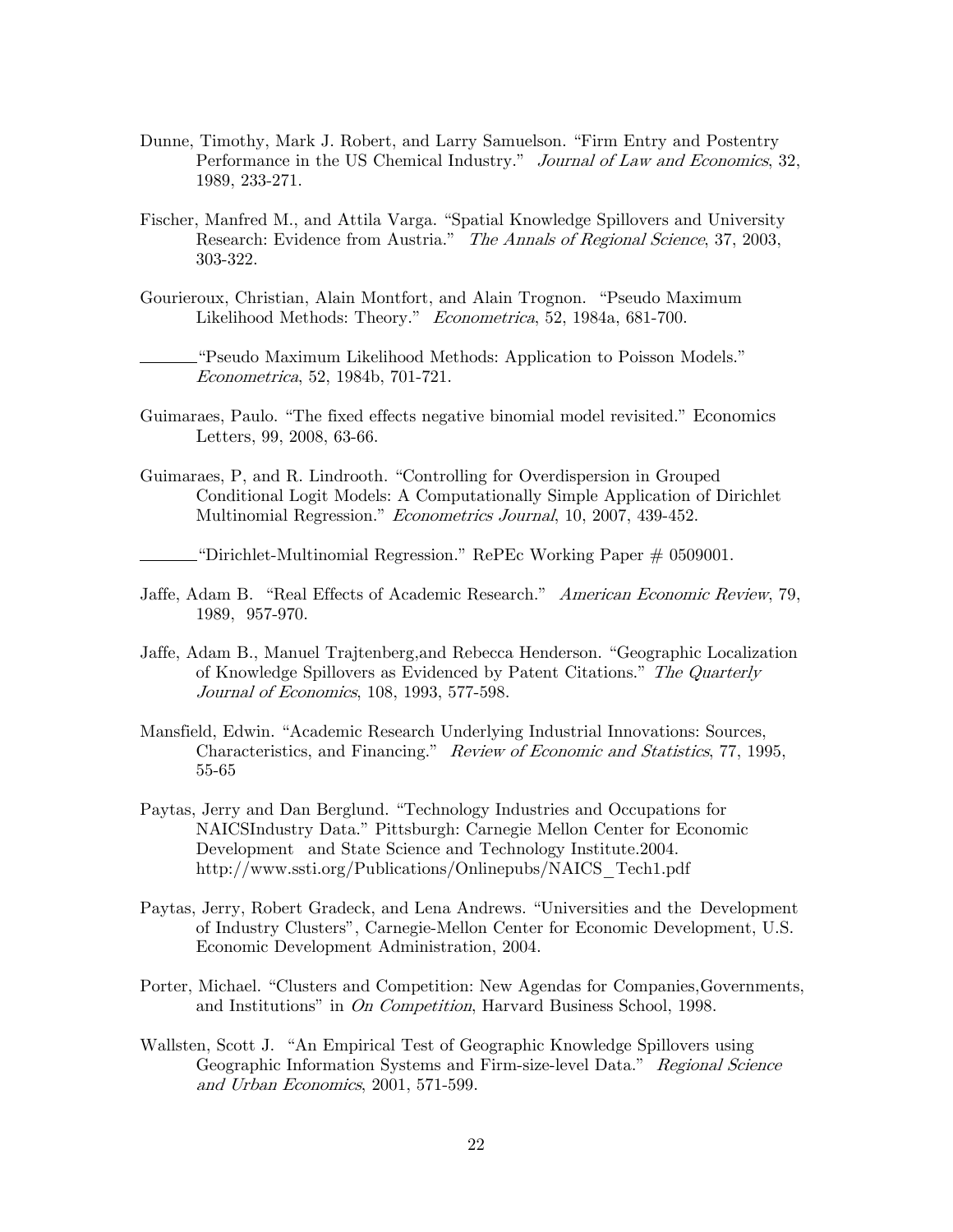- Woodward, Douglas, Octávio Figuerido, and PauloGuimarães. "Beyond the Silicon Valley: Univeristy R&D and high technology location." Journal of Urban Economics, 60, 2006, 15-32.
- Wooldridge, Jeffrey, "Econometric Analysis of Cross Section and Panel Data," MIT Press,Cambridge, 2002.
- Zucker, Lynne G., Michael R. Darby, and Marilynn B Brewer. "Intellectual Human Capital and the Birth of U.S. Biotechnology Enterprises." American Economic Review, 88, 1998, 290-306.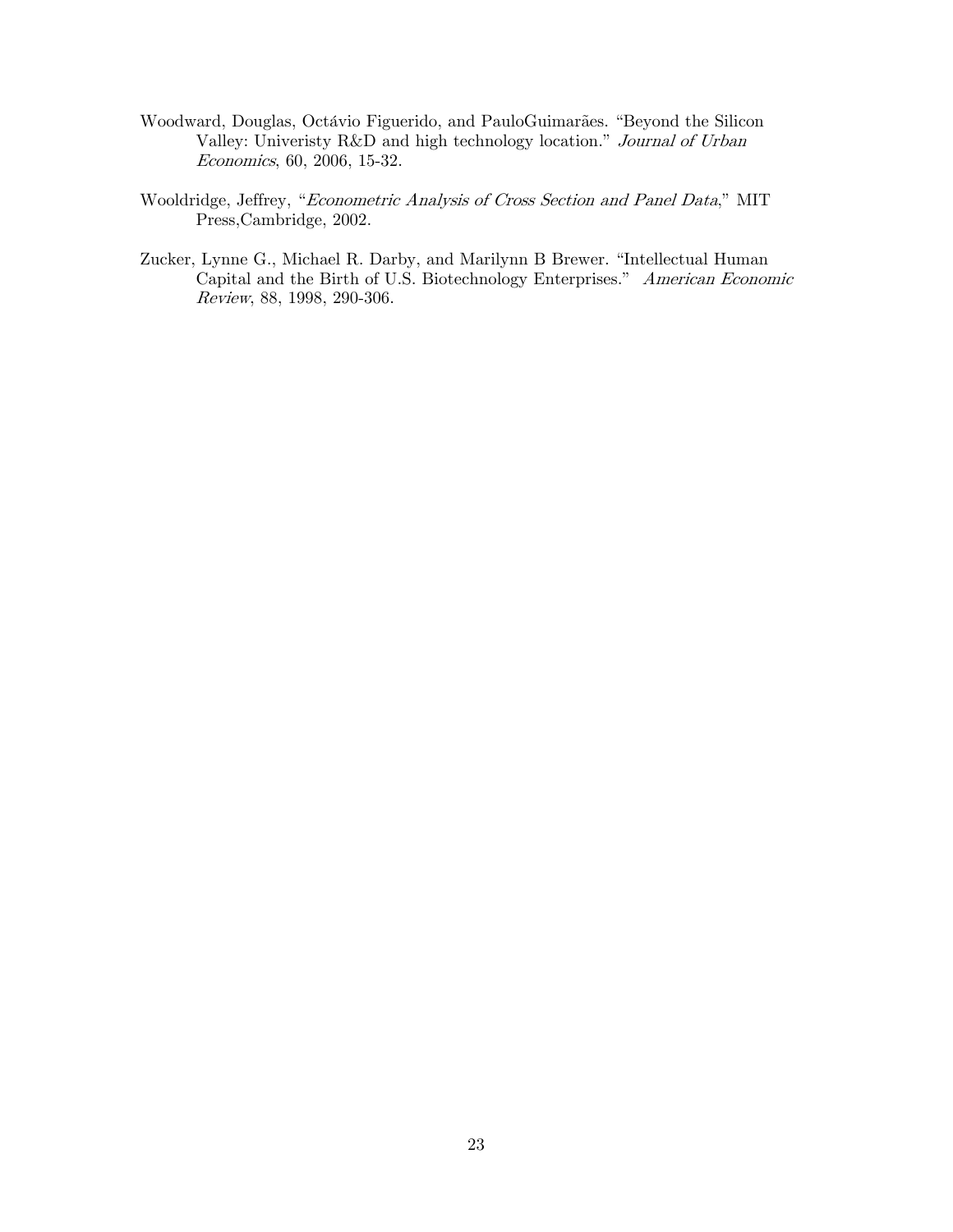Figure 1: High-tech firm locations in Texas

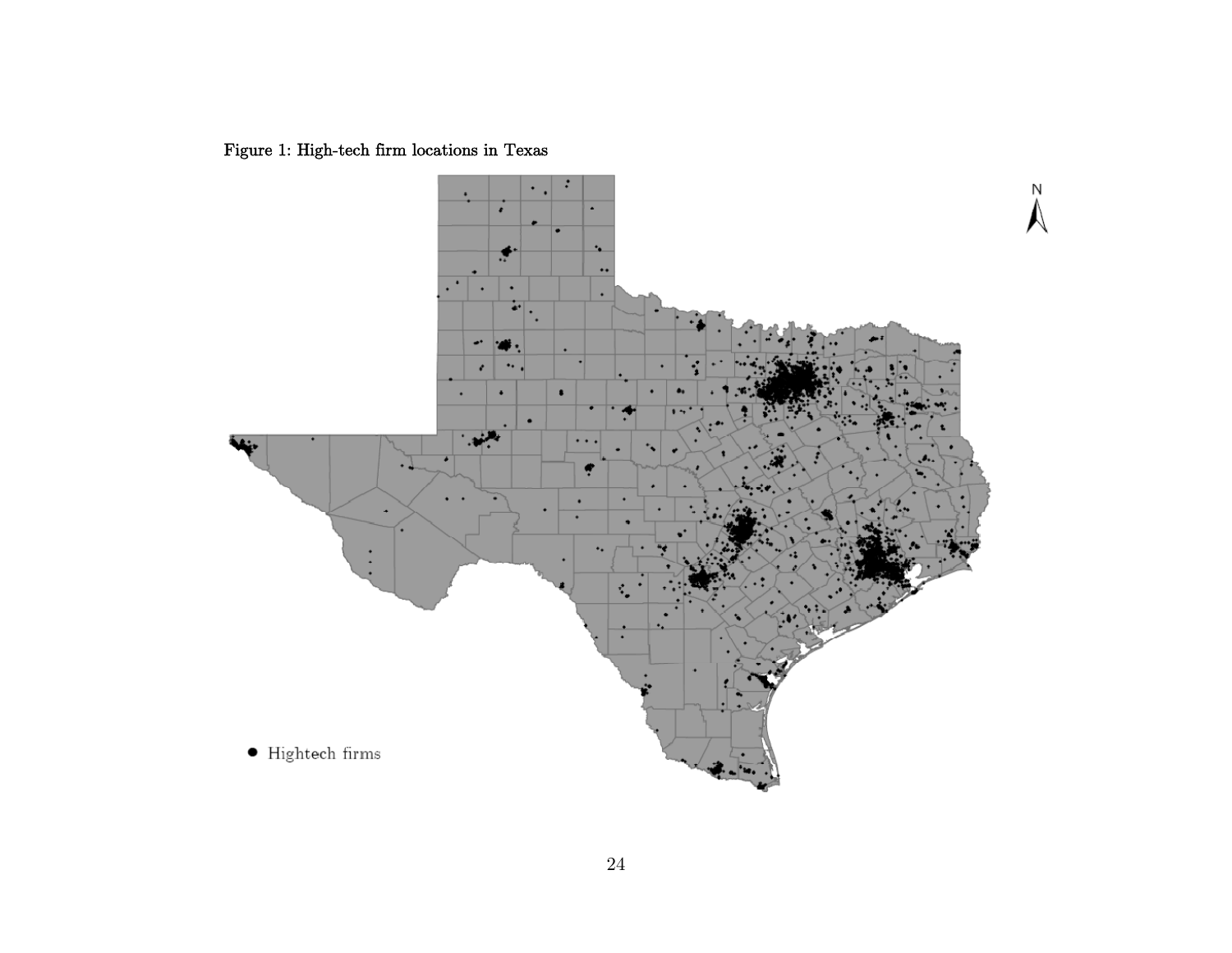| Variable       | All Counties |            | MSA Counties Only |            | <b>Knowledge Center Counties</b> |             |
|----------------|--------------|------------|-------------------|------------|----------------------------------|-------------|
|                | Start-ups    | Incumbents | Start-ups         | Incumbents | Start-ups                        | Incumbents  |
| Average number | .065         | .683       | .205              | 2.123      | 1.186                            | 12.347      |
| of firms       | .993)        | (11.071)   | (1.791)           | (20.027)   | (4.694)                          | (53.543)    |
| Average number | $.063\,$     | .110       | .200              | .349       | 1.211                            | 2.126       |
| of exits       | (1.393)      | (2.613)    | (2.522)           | (4.735)    | (6.796)                          | (12.833)    |
| Average number | 39.904       | 49.810     | 41.314            | 52.019     | 42.090                           | 59.982      |
| of Employees   | (363.975)    | (346.560)  | (373.666)         | (356.705)  | (389.482)                        | (401.247)   |
| Average income | 5,185.20     | 5,493.39   | 5,251.04          | 5,604.26   | 5,502.64                         | 5,866.79    |
|                | (5, 263.73)  | (7,693.12) | (5,349.74)        | (7,871.16) | (5,792.92)                       | (7, 101.32) |

Table 1: Start-ups' and Incumbents' Summary Statistics

Standard errors are in parenthesis.

## Table 2: Funding by County

| County        | Fiscal Year |         |         |         |         |             |           |           |           |
|---------------|-------------|---------|---------|---------|---------|-------------|-----------|-----------|-----------|
|               | 1995        | 1996    | 1997    | 1998    | 1999    | <b>2000</b> | 2001      | 2002      | 2003      |
| Bexar         | 132.240     | 143,603 | 123,456 | 131,522 | 131,591 | 166,159     | 180,733   | 168,448   | 202,852   |
| <b>Brazos</b> | 169,888     | 147,948 | 160,234 | 131,986 | 180,576 | 187,164     | 239,402   | 234,820   | 258,288   |
| Dallas        | 193,532     | 378,111 | 406,623 | 408,488 | 328,480 | 258,363     | 300,453   | 633,820   | 516,580   |
| Denton        | 8,175       | 6,509   | 6,843   | 7,848   | 18,030  | 19,569      | 23,471    | 22,420    | 29,283    |
| El Paso       | 21,672      | 35,399  | 32,564  | 16,589  | 35,209  | 20,900      | 25,856    | 30,721    | 27,733    |
| Galveston     | 85,920      | 93,985  | 102,311 | 101,200 | 162,139 | 179,442     | 197,201   | 226,632   | 356,799   |
| Harris        | 602,505     | 647,880 | 607,783 | 736,785 | 752,151 | 915,044     | 1,107,989 | 1,317,971 | 1,344,938 |
| Lubbock       | 18,067      | 20,765  | 22,934  | 27,828  | 27,975  | 38,817      | 42,006    | 38,814    | 52,449    |
| Tarrant       | 82,676      | 37,346  | 34,569  | 26,283  | 15,939  | 11,445      | 14,033    | 23,051    | 28,896    |
| Travis        | 280.091     | 351,267 | 271.068 | 258,116 | 273,261 | 316,759     | 364,421   | 305,650   | 505,583   |

In '000 of 1999:3 dollars

#### Table 3: Average Spillover and Distance to the Closest Knowledge Center

| County                   | Average distance | $Spillover = Funding (in '000 of dollars)$<br>Distance |            |             |            |  |  |  |
|--------------------------|------------------|--------------------------------------------------------|------------|-------------|------------|--|--|--|
|                          |                  | Lagged by                                              | Lagged by  | Lagged by   | Lagged by  |  |  |  |
|                          |                  | one year                                               | two years  | three years | four years |  |  |  |
| Bexar                    | 224.243          | 1,063.84                                               | 977.77     | 950.83      | 898.26     |  |  |  |
|                          | (106.016)        | (977.35)                                               | (895.59)   | (869.26)    | (812.51)   |  |  |  |
| <b>Brazos</b>            | 214.837          | 1,398.07                                               | 1,286.82   | 1,188.25    | 1,109.39   |  |  |  |
|                          | (97.025)         | (1,592.01)                                             | (1,461.50) | (1,347.21)  | (1,229.97) |  |  |  |
| Dallas                   | 217.155          | 2,775.09                                               | 2,650.35   | 2,360.26    | 2,238.96   |  |  |  |
|                          | (105.507)        | (2,818.64)                                             | (2,679.20) | (2,225.40)  | (2,181.58) |  |  |  |
| Denton                   | 221.808          | 129.84                                                 | 105.68     | 88.56       | 72.09      |  |  |  |
|                          | (101.041)        | (135.17)                                               | (115.48)   | (103.11)    | (83.26)    |  |  |  |
| El Paso                  | 481.598          | 64.14                                                  | 66.11      | 68.02       | 66.31      |  |  |  |
|                          | (149.829)        | (49.09)                                                | (50.91)    | (52.92)     | (52.26)    |  |  |  |
| Galveston                | 297.771          | 999.30                                                 | 791.43     | 683.08      | 592.19     |  |  |  |
|                          | (149.312)        | (1,038.60)                                             | (776.63)   | (674.04)    | (584.49)   |  |  |  |
| Harris                   | 289.235          | 6,200.73                                               | 5,460.49   | 4,787.60    | 4,280.00   |  |  |  |
|                          | (145.521)        | (8,710.00)                                             | (7,746.46) | (6,670.33)  | (5,864.01) |  |  |  |
| Lubbock                  | 275.719          | 223.20                                                 | 194.29     | 176.62      | 153.17     |  |  |  |
|                          | (135.653)        | (277.28)                                               | (240.67)   | (222.45)    | (192.78)   |  |  |  |
| $\operatorname{Tarrant}$ | 207.820          | 138.41                                                 | 144.98     | 161.51      | 240.92     |  |  |  |
|                          | (96.8559)        | (138.89)                                               | (150.58)   | (173.74)    | (308.13)   |  |  |  |
| Travis                   | 204.445          | 2,361.19                                               | 2,087.58   | 2,140.80    | 2,042.41   |  |  |  |
|                          | (101.141)        | (2, 159.98)                                            | (1,817.86) | (1,871.83)  | (1,773.69) |  |  |  |

Standard errors are in parenthesis. Data based on values in Table 2 and distance in miles.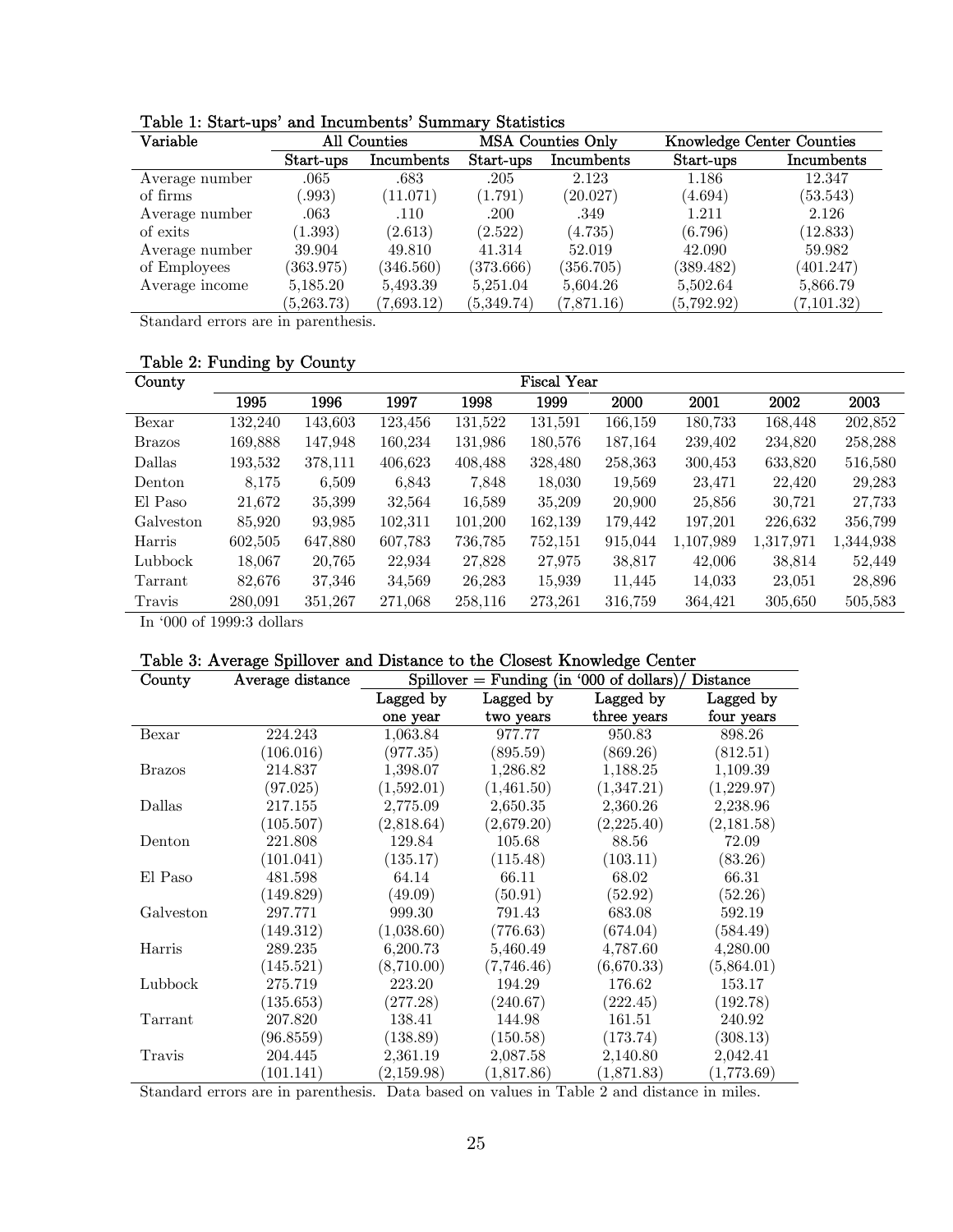| <b>Table 4. Dummary Deadstress for the regression</b><br>$\rm Variable$ | Mean                 |
|-------------------------------------------------------------------------|----------------------|
|                                                                         | (Standard Deviation) |
| Number of start-ups by industry                                         | .065                 |
|                                                                         | (.993)               |
| Log of Funding relative to distance to county                           |                      |
| Spillover lagged by one year                                            | 8.442                |
|                                                                         | (.804)               |
| Spillover lagged by two years                                           | 8.328                |
|                                                                         | (.809)               |
| Spillover lagged by three years                                         | 8.237                |
|                                                                         | (.799)               |
| Spillover lagged by four years                                          | 8.147                |
|                                                                         | (.796)               |
| Base county's                                                           |                      |
| Knowledge center county                                                 | .039                 |
|                                                                         | (.194)               |
| MSA county                                                              | .303                 |
|                                                                         | (.460)               |
| Log of lagged employment of start-ups by industry                       | .041                 |
|                                                                         | (.342)               |
| Log of lagged employment of incumbents by industry                      | .189                 |
|                                                                         | (.753)               |
| Lagged number of exits by start-ups by industry                         | .047                 |
|                                                                         | (1.262)              |
| Lagged number of exits incumbents by industry                           | .094                 |
|                                                                         | (2.531)              |
| Income (in $000$ )                                                      | 2.425                |
|                                                                         | (.986)               |
| Amenity                                                                 | 3.151                |
|                                                                         | (2.428)              |
| Land price (in '00)                                                     | 2.680                |
|                                                                         | (2.126)              |
| Percentage of population between ages 20 and 44                         | 40.007               |
|                                                                         | (5.214)              |
| Neighboring counties'                                                   |                      |
| Log of lagged employment of start-ups by industry                       | .080                 |
|                                                                         | (.407)               |
| Log of lagged employment of incumbents by industry                      | .361                 |
|                                                                         | (.875)               |
| Lagged number of exits by start-ups by industry                         | .047                 |
|                                                                         | (.777)               |
| Lagged number of exits incumbents by industry                           | .094                 |
|                                                                         | (1.550)              |
| Amenity                                                                 | 3.821                |
|                                                                         | (2.166)              |
| Percentage of population between ages 20 and 44                         | 41.979               |
|                                                                         | (4.512)              |
| Time and business variables                                             |                      |
| FY 2000-01, FY 2001-02, FY 2002-03, FY 2003-04,                         | .167                 |
| and FY 2004-05.                                                         | (.373)               |
| Unemployment rate (county level)                                        | 5.551                |
|                                                                         | (1.926)              |
| Prime lending rate                                                      | 5.547                |
|                                                                         | (.826)               |

## Table 4: Summary Statistics for the Regression Variables

Standard deviations are in parentheses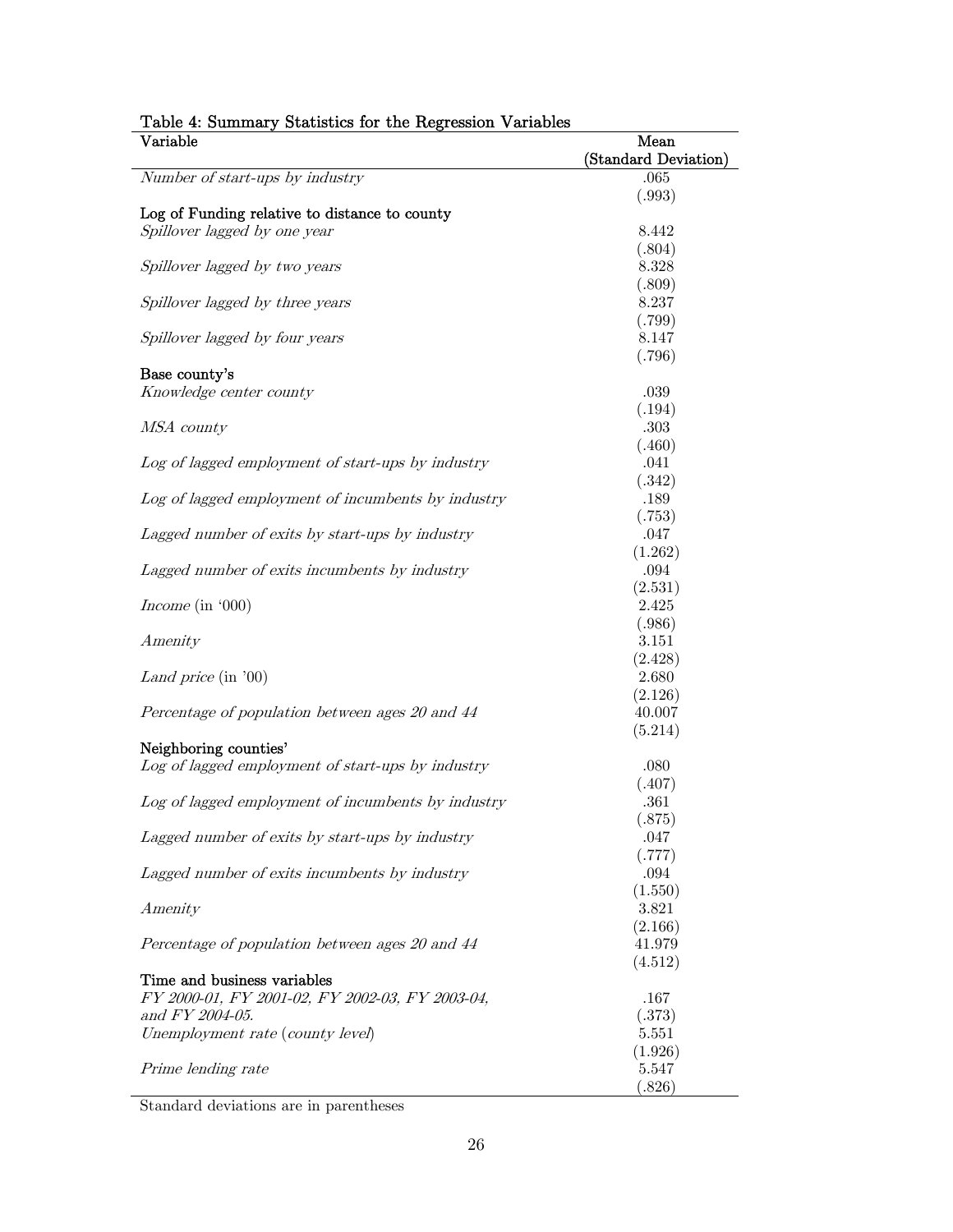| Variable                                 | Number of new start-ups for a county per year |                      |                    |                     |  |
|------------------------------------------|-----------------------------------------------|----------------------|--------------------|---------------------|--|
|                                          | $\left( 1\right)$                             | $\rm(2)$             | (3)                | $\bf(4)$            |  |
| Log of Funding relative to               |                                               |                      |                    |                     |  |
| distance to county                       |                                               |                      |                    |                     |  |
| Spillover lagged by one                  | $.225***$                                     |                      |                    |                     |  |
| year                                     | (.037)                                        |                      |                    |                     |  |
| Spillover lagged by two                  |                                               | $.232***$            |                    |                     |  |
| years                                    |                                               | (.038)               |                    |                     |  |
| Spillover lagged by three                |                                               |                      | $.243***$          |                     |  |
| years                                    |                                               |                      | (.040)             |                     |  |
| Spillover lagged by four                 |                                               |                      |                    | $.217***$           |  |
| years                                    |                                               |                      |                    | (.038)              |  |
| Base county                              |                                               |                      |                    |                     |  |
| Knowledge center county                  | $1.379***$                                    | $1.378***$           | $1.377***$         | $1.382***$          |  |
|                                          | (.061)                                        | (.061)               | (.061)             | (.061)              |  |
| MSA county                               | $1.547***$                                    | $1.538***$           | $1.531***$         | $1.540***$          |  |
|                                          | (.092)                                        | (.090)               | (.088)             | (.089)              |  |
| Log of lagged employment                 | $.251***$                                     | $.262***$            | $.262***$          | $.255***$           |  |
| of start-ups by industry                 | (.054)                                        | (.057)               | (.060)             | (.057)              |  |
| Log of lagged employment                 | $.355***$                                     | $.360***$            | $.361***$          | $.358***$           |  |
| of incumbents by industry                | (.079)                                        | (.081)               | (.083)             | (.083)              |  |
| Lagged number of exits by                | $-.012$                                       | $-.015*$             | $-.019**$          | $-.017*$            |  |
| start-ups by industry                    | (.008)                                        | (.008)               | (.008)             | (.009)              |  |
| Lagged number of exits                   | $.003\,$                                      | $.004\,$             | .006               | $.005\,$            |  |
| incumbents by industry                   | (.004)                                        | (.004)               | (.004)             | (.004)              |  |
| Income (in $000$ )                       | $.348***$                                     | $.346***$            | $.343***$          | $.348***$           |  |
|                                          | (.032)                                        | (.032)               | (.031)             | (.031)              |  |
| Amenity                                  | $.181***$                                     | $.180***$            | $.180***$          | $.179***$           |  |
|                                          | (.018)                                        | (.019)               | (.019)             | (.019)              |  |
| Land price (in '00)                      | $.084***$                                     | $.085***$            | $.087***$          | $.087***$           |  |
|                                          | (.009)                                        | (.009)               | (.009)             | (.009)              |  |
| Percentage of population                 | $.046***$                                     | $.047***$            | $.048***$          | $.048***$           |  |
| between ages $20$ and $44$               | (.007)                                        | (.008)               | (.008)             | (.008)              |  |
| Unemployment rate                        | $-.142***$                                    | $-.142***$           | $-.143***$         | $-.149***$          |  |
|                                          | (.046)                                        | (.046)               | (.046)             | (.047)              |  |
| Neighboring counties'                    |                                               |                      |                    |                     |  |
| Log of lagged employment                 | $-.075$                                       | $-.089$              | $-.091$            | $-.084$             |  |
| of start-ups by industry                 | (.057)                                        | (.058)               | (.063)             | (.060)              |  |
| Log of lagged employment                 | $-.071$                                       | $-.080$              | $-.082$            | $-.079$             |  |
| of incumbents by industry                | (.090)                                        | (.093)               | (.095)             | (.096)              |  |
| Lagged number of exits by                | $.027*$                                       | $.031**$             | $.039**$           | $.035***$           |  |
| start-ups by industry                    | (.014)                                        | (.014)               | (.015)             | (.015)              |  |
| Lagged number of exits                   | .000                                          | $-.001$              | $-.004$            | $-.004$             |  |
| incumbents by industry                   | (.008)                                        | (.007)<br>$-.122***$ | (.007)             | (.007)              |  |
| Amenity                                  | $-.126***$                                    |                      | $-.121**$          | $-.122**$           |  |
|                                          | (.028)                                        | (.028)               | (.028)             | (.028)<br>$-.021**$ |  |
| Population percentage                    | $-.017*$<br>(.009)                            | $-.019*$<br>(.010)   | $-.021*$<br>(.010) | (.010)              |  |
| between ages 20 and 44<br>Number of obs. | 76200                                         | 76200                | 76200              | 76200               |  |
|                                          |                                               |                      |                    |                     |  |
| Wald $\chi^2$                            | 17273.44                                      | 17301.14             | 17303.91           | 17281.73            |  |

## Table 5a: Start-up Patterns for Technology Firms (Fixed Effects by Six-digit NAICS Codes)

\*\*\*Denotes statistical significance at the 1% level, \*\* denotes statistical significance at the 5% level and \* denotes statistical significance at the 10% level. We have included five year dummies.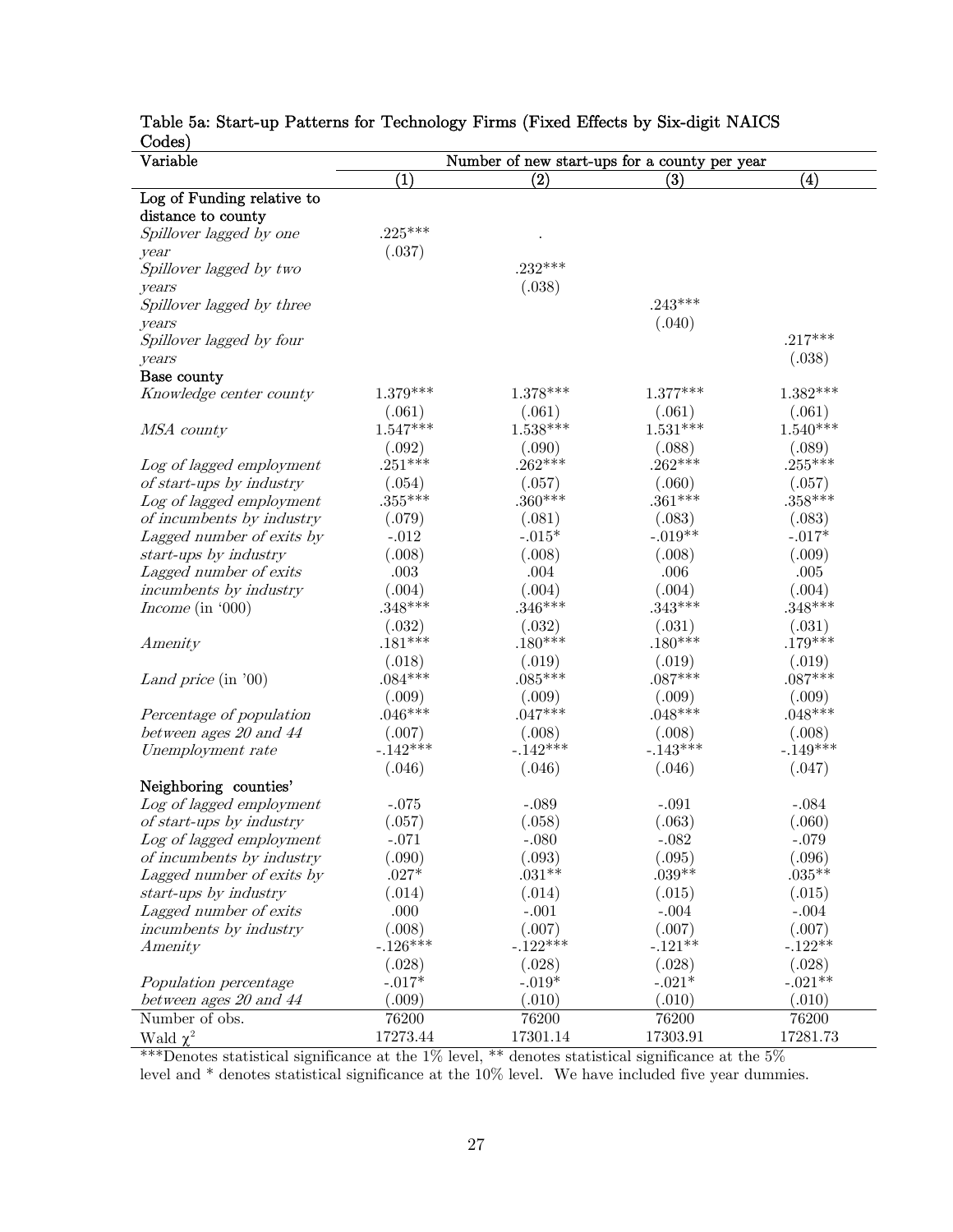| Variable                   | Number of new start-ups for a county per year |                   |           |                    |  |
|----------------------------|-----------------------------------------------|-------------------|-----------|--------------------|--|
|                            |                                               | $\left( 2\right)$ | (3)       | $\left( 4 \right)$ |  |
| Log of Funding relative to |                                               |                   |           |                    |  |
| distance to county         |                                               |                   |           |                    |  |
| Spillover lagged by one    | $242***$                                      |                   |           |                    |  |
| year                       | (0.034)                                       |                   |           |                    |  |
| Spillover lagged by two    |                                               | $.252***$         |           |                    |  |
| years                      |                                               | (.033)            |           |                    |  |
| Spillover lagged by three  |                                               |                   | $.262***$ |                    |  |
| years                      |                                               |                   | (.033)    |                    |  |
| Spillover lagged by four   |                                               |                   |           | $.235***$          |  |
| years                      |                                               |                   |           | (.033)             |  |
| Number of obs.             | 76200                                         | 76200             | 76200     | 76200              |  |
| Wald $\chi^2$              | 9501.75                                       | 9547.03           | 9571.36   | 9552.30            |  |

Table 5b: Start-up Patterns for Technology Firms in TX Using Dirichelet-Multinomial Model (Group Effects by Six-digit NAICS Codes)

\*\*\*Denotes statistical significance at the 1% level, \*\* denotes statistical significance at the 5% level and \* denotes statistical significance at the 10% level. We have included five year dummies.

| Time      | Start-ups | Incumbents |
|-----------|-----------|------------|
| 3 months  | .942      | .999       |
|           | (.003)    | (.000)     |
| 6 months  | .872      | .999       |
|           | (.004)    | (.000)     |
| 12 months | .758      | .993       |
|           | (.005)    | (.001)     |
| 24 months | .495      | .964       |
|           | (.006)    | (.002)     |
| 36 months | .360      | .917       |
|           | 006)      | 003)       |

Table 6: Kaplan-Meier Survival Function Estimates for Start-ups and Incumbents

Standard errors are in parenthesis.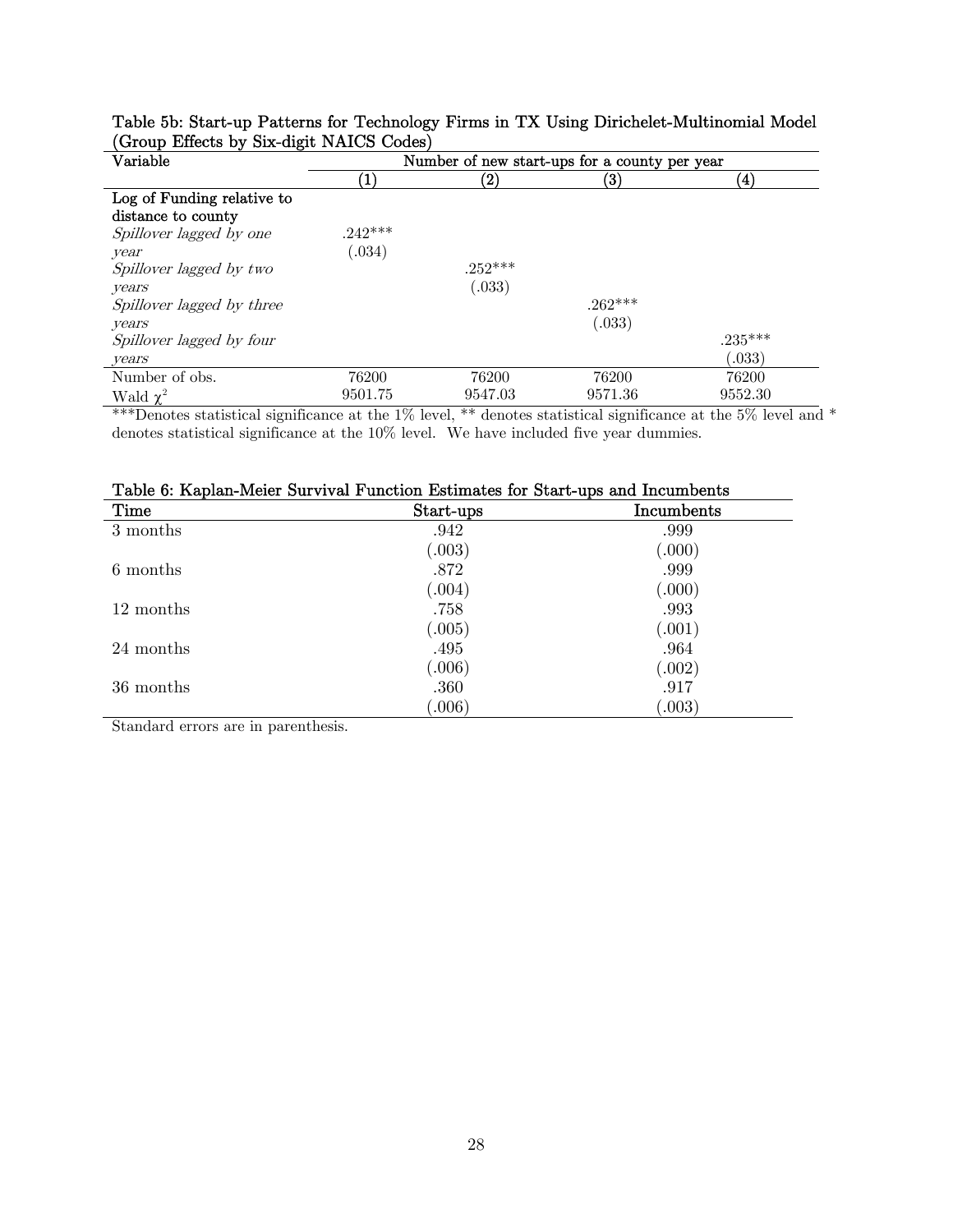| $\rm Variable$                         | $\bf (1)$  | $\bf{(2)}$ | (3)        | (4)        |
|----------------------------------------|------------|------------|------------|------------|
| Start-up firm                          | $2.396***$ | $2.367***$ | $2.838***$ | $2.829***$ |
|                                        | (.126)     | (.126)     | (.194)     | (.195)     |
| Spillover dummy $(25\% - 50\%)$        | $-.085$    | $-.085$    | $-.040$    | $-.041$    |
|                                        | (.150)     | (.150)     | (.162)     | (.162)     |
| Spillover dummy $(50\% - 70\%)$        | .016       | .016       | $.035\,$   | $.037\,$   |
|                                        | (.088)     | (.088)     | (.081)     | (.081)     |
| Spillover dummy $(75\% - 100\%)$       | $.035\,$   | .041       | .094       | .102       |
|                                        | (.134)     | (.135)     | (.122)     | (.122)     |
| Spillover dummy $(25\% - 50\%) \times$ | .008       | .011       | $-.035$    | $-.033$    |
| Start-up firm                          | (.156)     | (.157)     | (.169)     | (.169)     |
| Spillover dummy $(50\% - 75\%) \times$ | .008       | .017       | $-.019$    | $-.012$    |
| Start-up firm                          | (.095)     | (.095)     | (.088)     | (.088)     |
| Spillover dummy (75%-100%) $\times$    | $-.081$    | $-.079$    | $-.142$    | $-.144$    |
| Start-up firm                          | (.146)     | (.146)     | (.133)     | (.133)     |
| Distance to nearest knowledge          | $-.004**$  | $-.004**$  |            |            |
| center                                 | (.002)     | (.002)     |            |            |
|                                        |            |            |            |            |
| Distance to nearest knowledge          | .003       | .003       |            |            |
| $center \times Start-up firm$          | (.002)     | (.002)     |            |            |
|                                        |            |            |            |            |
| $\leq 50$ miles                        |            |            | $.431**$   | $.444**$   |
|                                        |            |            | (.194)     | (.194)     |
| ${>}50$ - ${\leq}$ 75 miles            |            |            | .354       | $.366\,$   |
|                                        |            |            | (.236)     | (.236)     |
| ${>}75$ - ${\leq}\,100$ miles          |            |            | $-.196$    | $-.187$    |
|                                        |            |            | (.327)     | (.328)     |
| $\leq 50$ miles $~\times~$             |            |            | $-.311$    | $-.323$    |
| Start-up firm                          |            |            | (.204)     | (.205)     |
| ${>}50$ - ${\leq}$ 75 miles ${\times}$ |            |            | $-.287$    | $-.290$    |
| Start-up firm                          |            |            | (.250)     | (.251)     |
| >75 - $\leq$ 100 miles $\times$        |            |            | .173       | .167       |
| Start-up firm                          |            |            | (.343)     | (.343)     |
| Employment ratio                       | $-.415***$ | $-.421***$ | $-.374***$ | $-.379***$ |
|                                        | (.068)     | (.069)     | (.070)     | (.070)     |
| Log of average wage                    | $-.201***$ | $-.204***$ | $-.203***$ | $-.206***$ |
|                                        | (.021)     | (.021)     | (.021)     | (.021)     |
| Unemployment rate                      | $.506***$  |            | $.505***$  |            |
|                                        | (.023)     |            | (.023)     |            |
| Prime rate                             |            | $-.252***$ |            | $-.252***$ |
|                                        |            | (.019)     |            | (.019)     |
| $#$ of Observations                    | 17152      | 17152      | 17152      | 17152      |
| Wald $\chi^2$                          | 5224.316   | 4680.739   | 5220.528   | 4677.108   |

## Table 7: Cox Proportional Hazard Model Estimates for New Start-ups and Incumbents

Robust standard errors are in parentheses. \*\*\*Denotes statistical significance at the 1% level, \*\* denotes statistical significance at the 5% level and \* denotes statistical significance at the 10% level.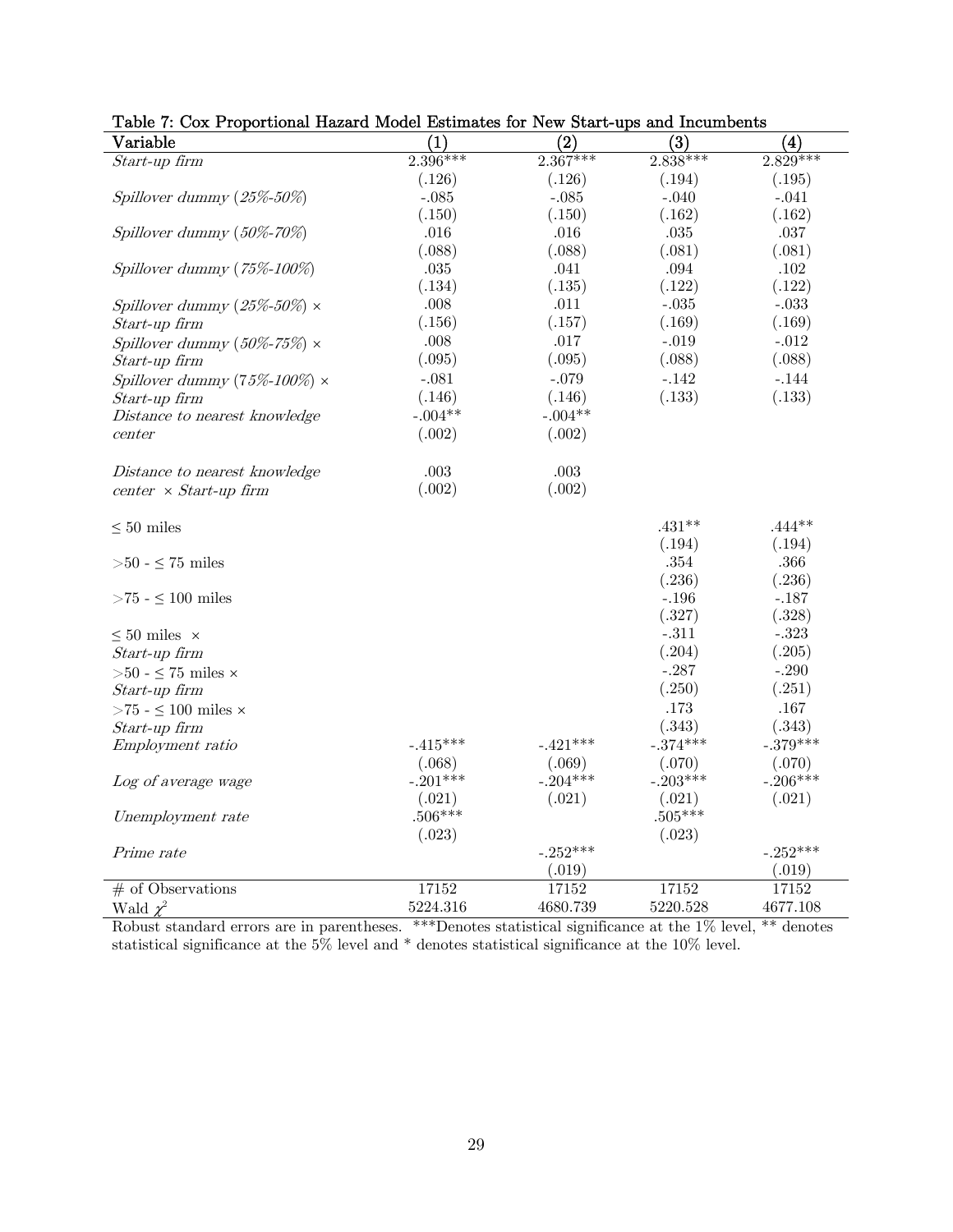

Figure: 2 Hazard Rates for all Start-ups and Incumbents

|  |  |  |  |  | Table 8: Distribution of Start-ups and Incumbents by Distance to Knowledge centers |
|--|--|--|--|--|------------------------------------------------------------------------------------|
|--|--|--|--|--|------------------------------------------------------------------------------------|

| Distance                | Start-ups | Incumbents |  |
|-------------------------|-----------|------------|--|
| $\leq 50$ miles         | 6479      | 7866       |  |
| $>50$ - $\leq$ 75 miles | 513       | 744        |  |
| $>75 - 100$ miles       | 278       | 297        |  |
| $>100$ miles            | 443       | 532        |  |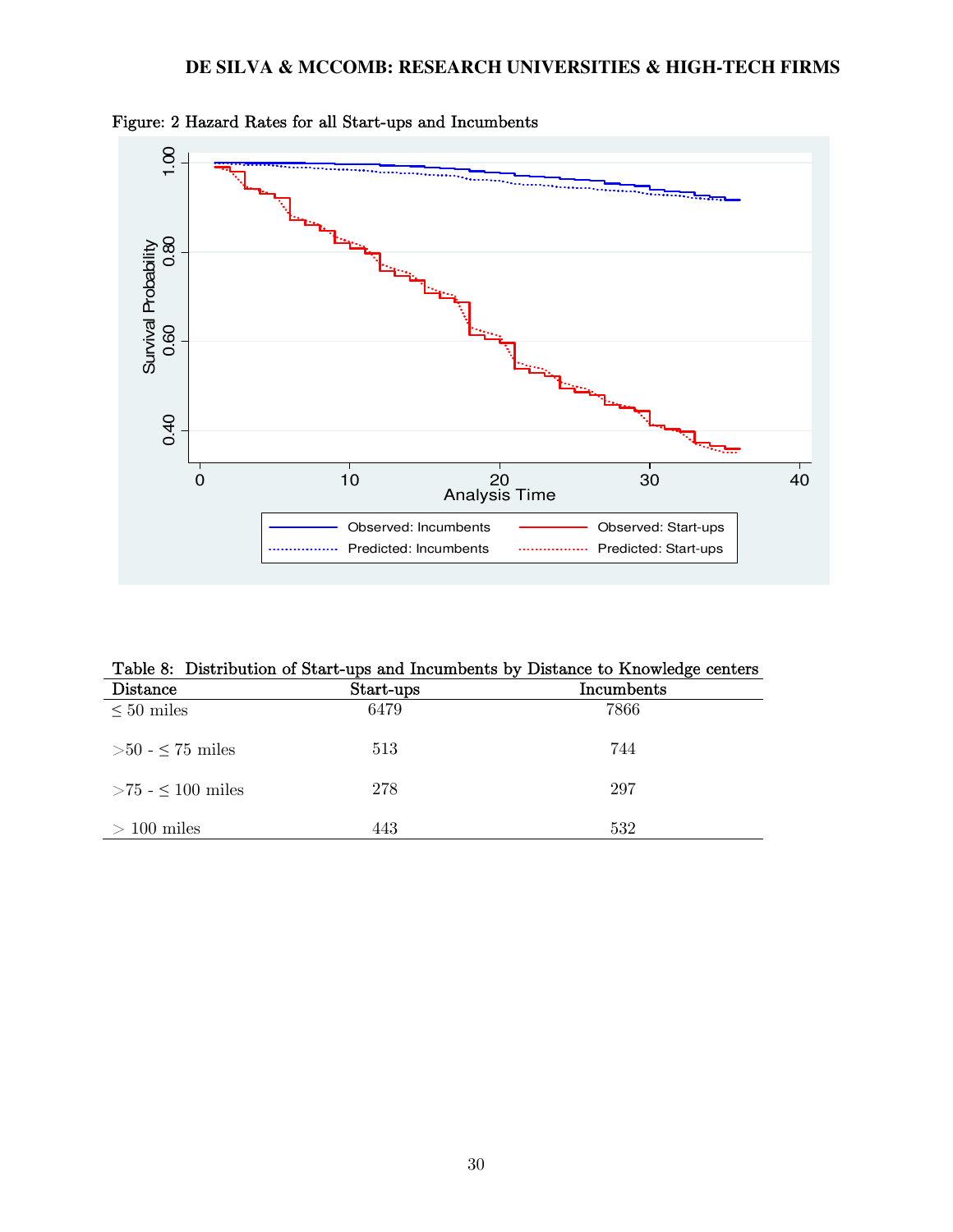

#### Figure 3: Hazard Rates for New Start-ups and Incumbents by Spillover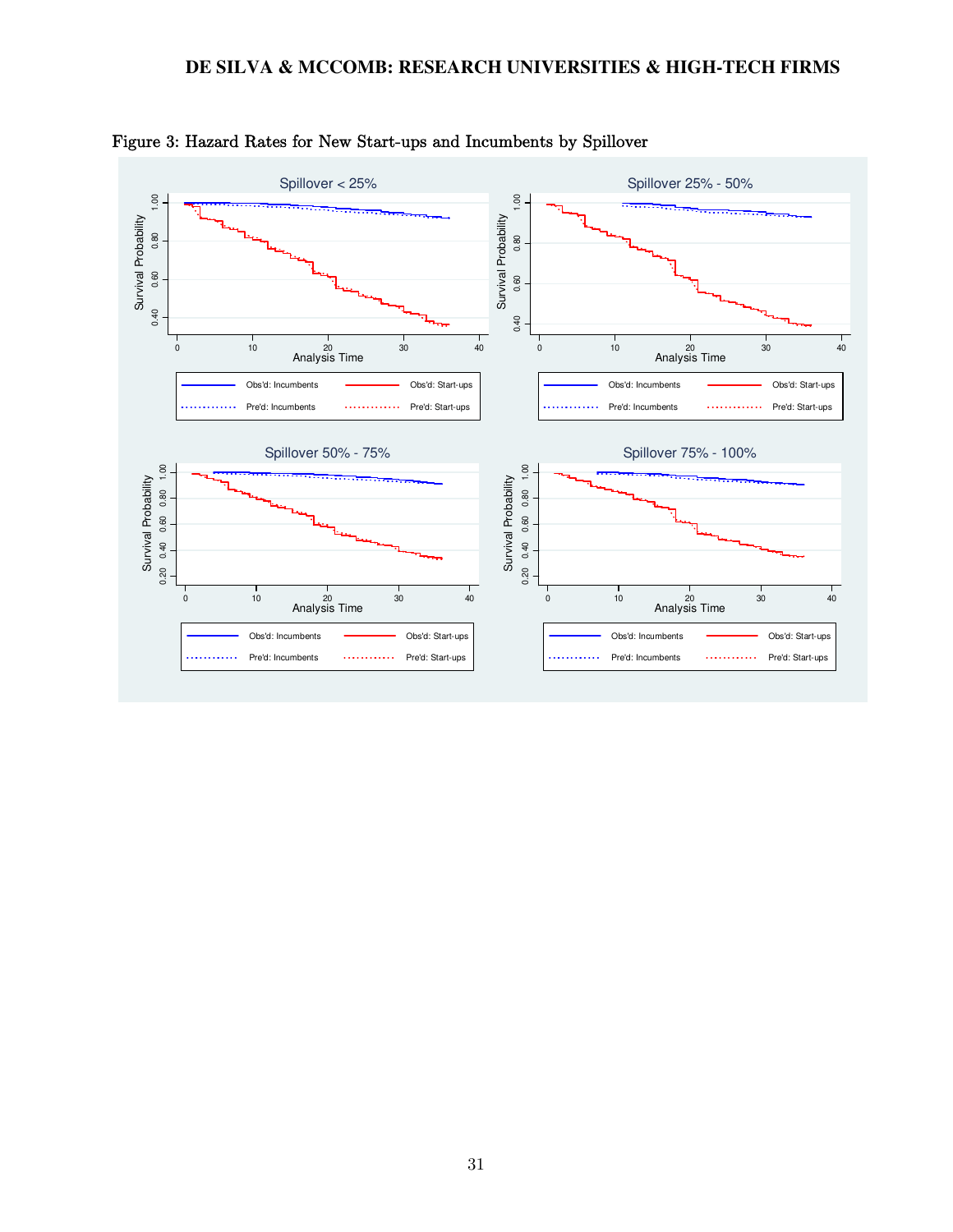

Figure 4: Hazard Rates for New Start-ups and Incumbents by Distance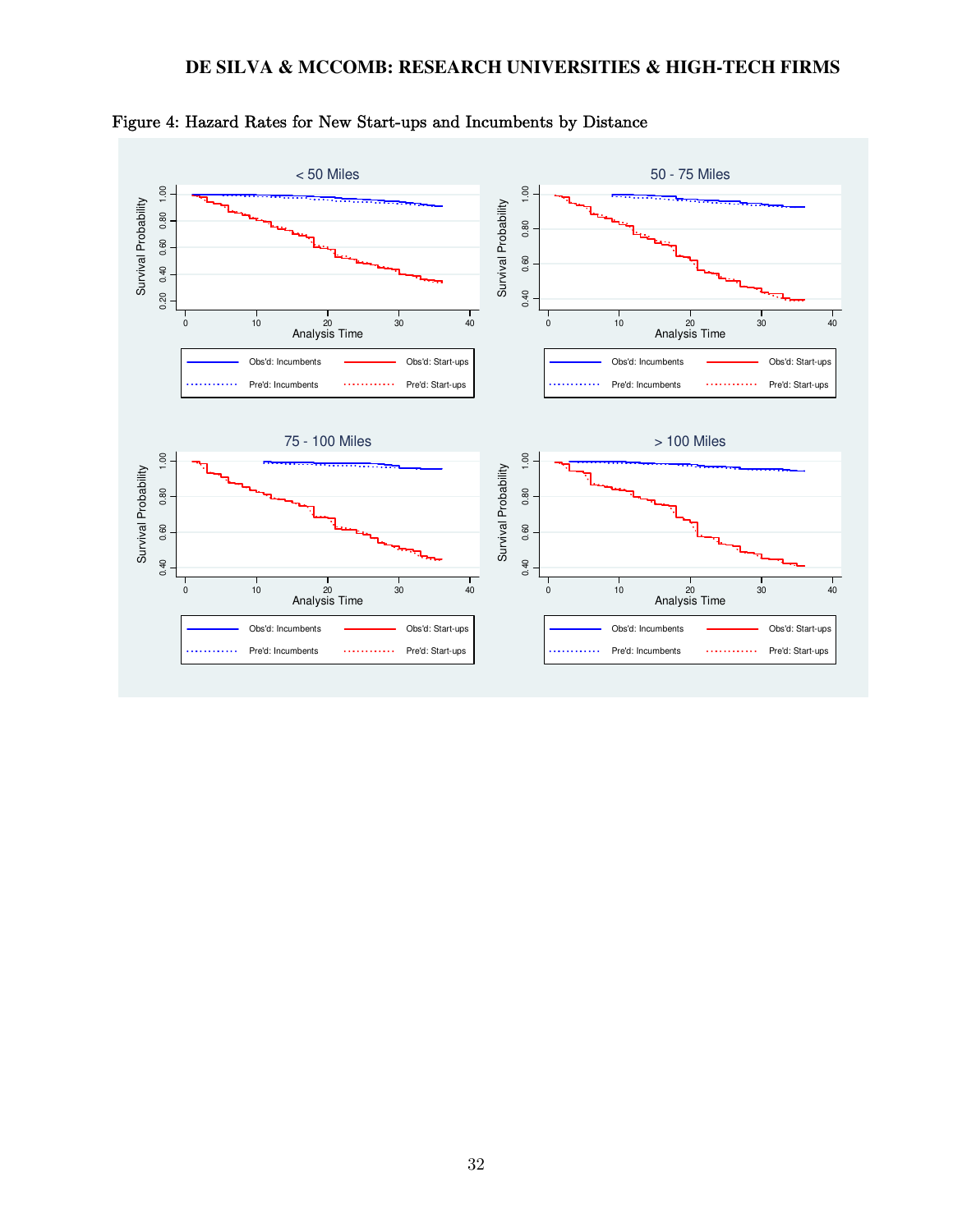

Figure 5: Hazard Rates for all Start-ups and Incumbents with Alternative Definition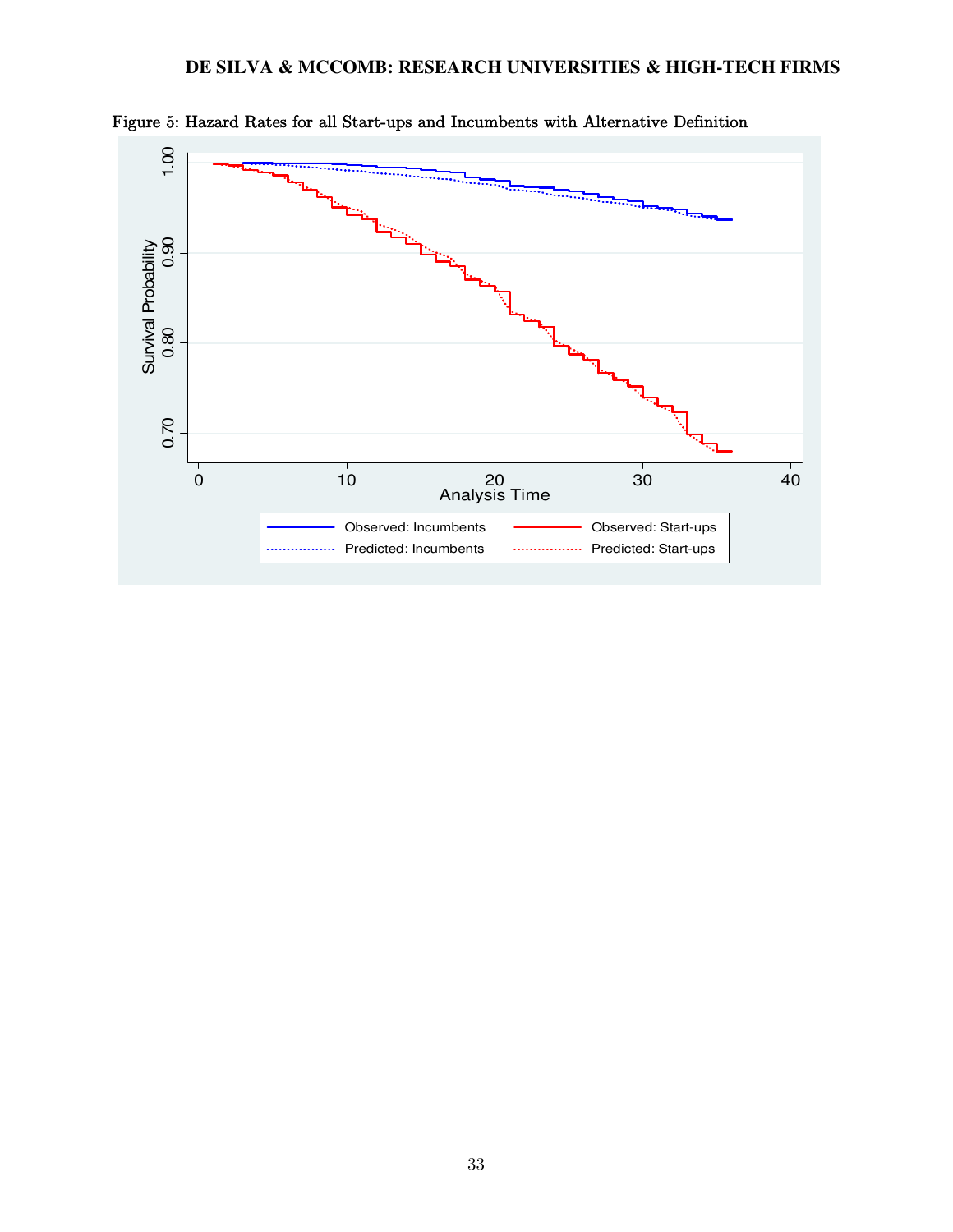## **VI.** APPENDIX

## Table A1: High-Tech Industry Classifications

| <b>NAICS</b> | Description                                                | <b>NAICS</b> | Description                                                          |
|--------------|------------------------------------------------------------|--------------|----------------------------------------------------------------------|
|              | Defense Electronics                                        |              | Measuring & Control Instruments                                      |
| 334511       | Search, Detection, Navigation, Guidance, Aeronautical, and | 334512       | Automatic Environmental Controls                                     |
|              | Nautical Systems and Instruments                           | 334513       | Industrial Process Control Instruments                               |
|              | Computer & Peripheral Equipment                            | 334514       | Totalizing Fluid Meter & Counting Devices                            |
| 334111       | Electronic Computers                                       | 334515       | Electricity Measuring & Testing Equipment                            |
| 334112       | Computer Storage Devices                                   | 334516       | Analytical Laboratory Instruments                                    |
| 334113       | Computer Terminals <sup>a</sup>                            | 334519       | Other Measuring & Controlling Instruments Electromedical             |
| 334119       | Other Computer Peripheral Equipment                        |              | Equipment                                                            |
|              | <b>Communications Equipment</b>                            | 334510       | Electromedical & Electrotherapeutic Apparatus                        |
| 334210       | Telephone Apparatus                                        | 334517       | Irradiation Apparatus <sup>a</sup>                                   |
| 334220       | Radio & TV Broadcasting & Wireless Communications          |              | <b>Communications Services</b>                                       |
|              | Equipment                                                  | 517110       | Wired Telecommunications Carriers                                    |
| 334290       | Other Communications Equipment                             | 517211       | Paging Services                                                      |
| 335921       | Fiber Optic Cables                                         | 517212       | Cellular & Other Wireless Telecommunications                         |
|              | <b>Consumer Electronics</b>                                | 517310       | Telecommunications Resellers                                         |
| 334310       | Audio & Video Equipment                                    | 517410       | Satellite Telecommunications                                         |
|              | Electronic Components                                      | 517510       | Cable & Other Program Distribution                                   |
| 334411       | Electron Tubes                                             | 517910       | Other Telecommunications                                             |
| 334412       | Bare Printed Circuit Boards                                |              | Computer Systems Design & Related Services                           |
| 334414       | Electronic Capacitors                                      | 541511       | Custom Computer Programming                                          |
| 334415       | Electronic Resistors                                       | 541512       | Computer Systems Design                                              |
| 334416       | Electronic Coils, Transformers, & other Inductors          | 541513       | Computer Facilities Management                                       |
| 334417       | Electronic Connectors                                      | 541519       | Other Computer Related Services                                      |
| 334418       | Printed Circuit Assembly                                   |              | <b>Internet Services</b>                                             |
| 334419       | Other Electronic Components                                | 518111       | Internet Service Providers                                           |
|              | Semiconductors                                             | 518112       | Web Search Portals                                                   |
| 334413       | Semiconductor & Related Devices <sup>a</sup>               | 518210       | Data Processing, Hosting, & Related Services                         |
| 333295       | Semiconductor Machinery                                    |              | R&D & Testing Labs                                                   |
|              | Photonics                                                  | 541710       | Research & Development in the Physical, Engineering, & Life Sciences |
| 333314       | Optical Instrument & Lens                                  | 541380       | Testing Laboratories                                                 |
| 333315       | Photographic & Photocopying Equipment                      |              | <b>Biotechnology Companies</b>                                       |
|              | <b>Software Publishers</b>                                 | 325411       | Medicinal Chemicals and Botanical Products                           |
| 511210       | Software Publishers                                        | 325412       | Pharmaceutical Preparations                                          |
|              | <b>Engineering Services</b>                                | 325413       | In Vitro and In Vivo Diagnostic Substances                           |
| 541330       | <b>Engineering Services</b>                                | 325414       | Biological Products, Except Diagnostic Substances                    |
|              | <b>Computer Training</b>                                   | 541711       | Commercial Physical and Biological Research <sup>a</sup>             |
| 611420       | Computer Training                                          |              |                                                                      |

a: These NAICs codes are not used in this study due to lack of variation.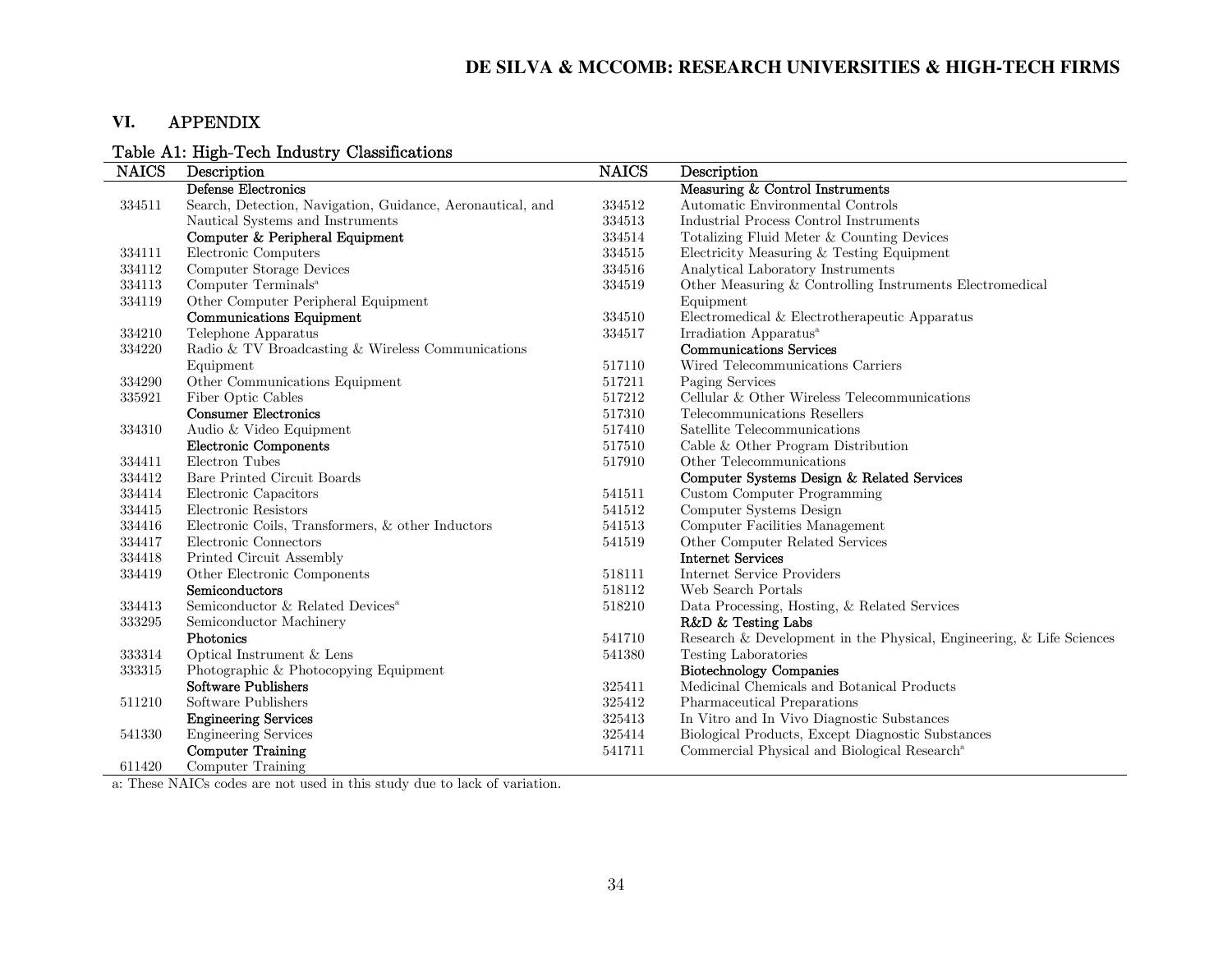| County        | University                             | County  | University                             |
|---------------|----------------------------------------|---------|----------------------------------------|
| Bexar         | Trinity University                     | Harris  | Baylor College of Medicine             |
|               | U of TX Health Science Center          |         | Houston Community College              |
|               | U of TX San Antonio                    |         | Prairie View A&M University            |
|               | U of the Incarnate Word                |         | Rice University                        |
| <i>Brazos</i> | Alvin Community College                |         | San Jacinto College District system    |
|               | <b>Brazosport College</b>              |         | Texas Southern University              |
|               | TX A&M U. System Health Science Center |         | U of TX Health Science Center          |
|               | Texas A&M U System Office              |         | U of TX MD Anderson Cancer Center      |
|               | Texas A&M University                   |         | U of Houston                           |
| <i>Dallas</i> | Paul Quinn College                     |         |                                        |
|               |                                        |         | U of Houston Clear Lake                |
|               | Richland College                       |         | U of Houston System Administration     |
|               | Southern Methodist University          |         | U of St. Thomas                        |
|               | U of TX South-West Medical Center      | Lubbock | Lubbock Christian University           |
|               | U of Dallas                            |         | Texas Tech University                  |
|               | U of TX Dallas                         | Tarrant | Texas Wesleyan University              |
| Denton        | U of North Texas                       |         | U of TX Arlington                      |
| El Paso       | U of TX El Paso                        |         | U of North Texas Health Science Center |
| Galveston     | College of the Mainland                | Travis  | <b>Austin Community College</b>        |
|               | U of TX Medical Branch                 |         | St Edwards University                  |
|               |                                        |         | U of TX Austin                         |
|               |                                        |         | U of TX System Office                  |

Table A2: Academic Institutions by County